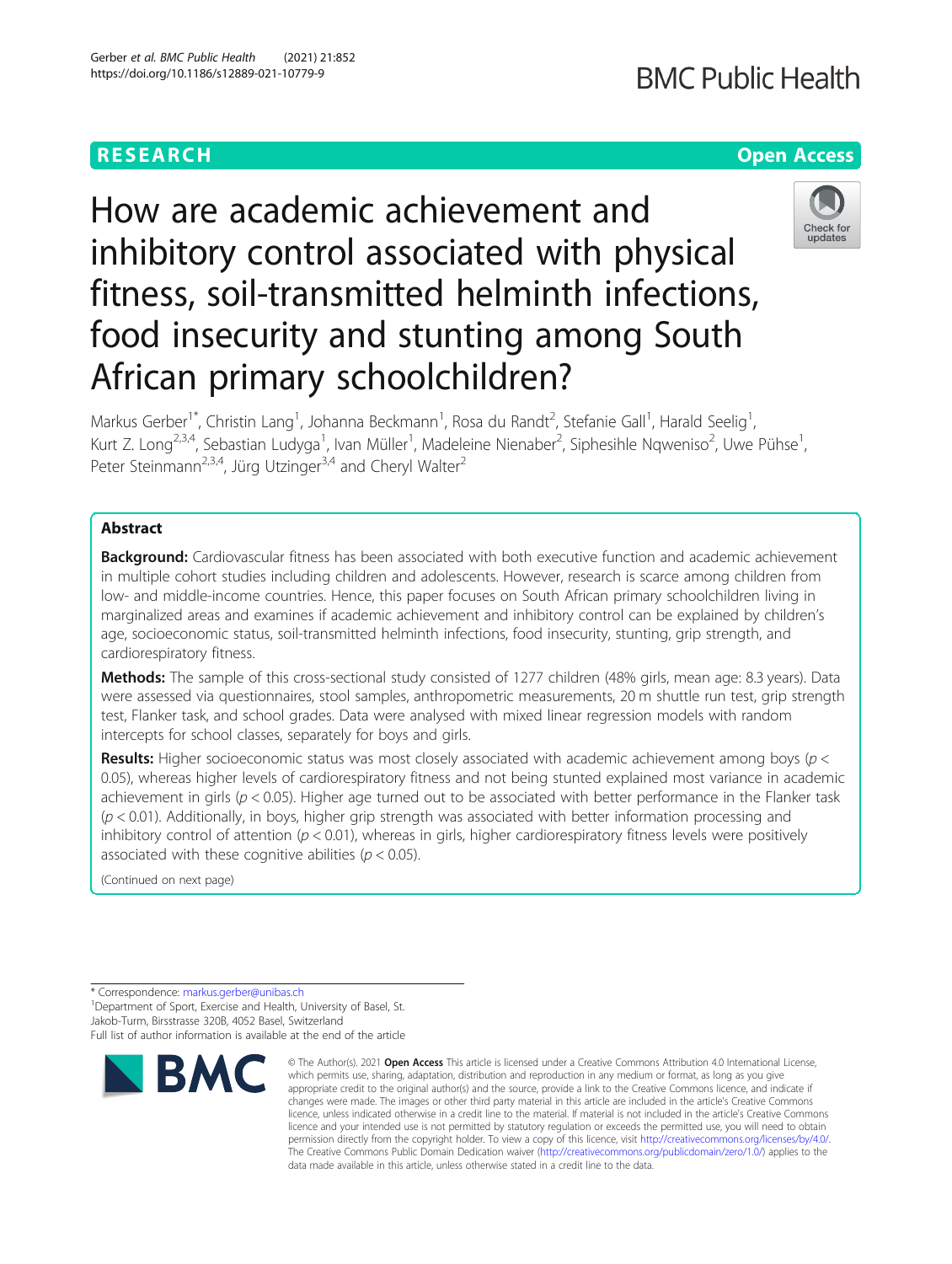## (Continued from previous page)

**Conclusions:** Academic performance has been shown to be compromised in schoolchildren living in marginalised areas, compared to schoolchildren in less disadvantaged parts of South Africa. The present study suggests that cardiorespiratory fitness and grip strength are two potentially modifiable factors that are associated with children's academic achievement and cognitive performance, and that should be targeted in future school-based interventions.

Keywords: Executive functions, Fitness, Food insecurity, Soil-transmitted helminths, Stunting

## Introduction

Among the different cognitive domains, executive function has been identified as an important (positive) predictor of fluid and crystallised intelligence [[1\]](#page-12-0), school readiness [\[2\]](#page-12-0), academic achievement [\[3](#page-12-0)] and mental wellbeing [[4\]](#page-12-0). While most of the evidence on the relationship between executive function and academic performance comes from high-income countries, a recent study among West African preschool-aged children corroborates that executive function predicts children's literacy and numeracy skills also in low-resource settings [[5\]](#page-12-0). Researchers recently found that in South African children higher socioeconomic status is associated with better executive function performance [\[6](#page-12-0)], and that higher gross motor skills were positively associated with some (but not all) executive function components [\[7](#page-12-0)]. Executive function includes and is defined as a multitude of different cognitive processes that are coordinated for goal-directed behaviour and problem-solving [[8\]](#page-12-0). This domain can be subdivide into (1) inhibitory control (suppression of irrelevant stimuli or overriding a prepotent response), (2) working memory (holding information in mind and manipulating information) and (3) cognitive flexibility (ability to shift between mental sets) [[9\]](#page-12-0). In a recent conceptualization of executive function, inhibitory control has been suggested to be common to all of its subcomponents.

Beyond executive functions, children's academic achievement is influenced by a multitude of factors including educational opportunities, socioeconomic status (SES), health and nutritional status, as well as the family environment. Again, most of the current empirical evidence is based on children from high-income countries [[10\]](#page-12-0), although similar associations have been described in low- and middle-income countries (LMICs) [\[11](#page-12-0), [12](#page-12-0)]. However, children living in socioeconomically deprived environments are facing additional challenges [\[13\]](#page-12-0). For instance, if most of the available resources of a family are used to cover basic needs (e.g., food and housing), it is often difficult for parents to assure a stimulating learning environment and to support their children in academic matters. As shown by Liddell and Rea [\[14](#page-12-0)], only 39% of all children in rural South Africa progressed through primary school without disruption, whereas 36% had left their original school, and 25% have been retained at least once. Venter and Bham [[15\]](#page-12-0) further highlight that school failure among grade 1 students and subsequent grades dropout is a particularly serious concern among students from marginalized, non-English speaking communities, compared to children living in more privileged settings. Moreover, living in poverty increases the likelihood of chronic malnutrition among children [[16\]](#page-12-0), which can manifest in stunted growth. Stunting, in turn, has been associated with poor cognitive function, low intelligence quotient (IQ), and academic performance [[11\]](#page-12-0). Accordingly, stunted children are at increased risk of poor scholastic success already in grade 1, which may have severe negative impact on their future school performance and their subsequent wellbeing.

Furthermore, meta-analytical findings suggest that physical activity interventions elicit small, but significant benefits for cognitive function [\[17](#page-12-0), [18](#page-12-0)] and academic achievement [[19,](#page-12-0) [20](#page-12-0)]. These benefits may partly depend on the influence of physical activity on different facets of physical fitness, given that high cardiorespiratory fitness (CRF) in particular has been related to both high executive function and academic achievement in large cohorts of children and adolescents [[21,](#page-12-0) [22\]](#page-12-0).

Despite the solid evidence base, research on the interplay between physical activity, fitness, cognitive function and academic achievement is sparse among children from LMICs. In a study with 835 learners aged 8–12 years from eight primary schools in marginalized neighbourhoods in the Eastern Cape Province of South Africa, Gall et al. [[23\]](#page-12-0) found that low selective attention was associated with soil-transmitted helminth (STH) infections and relatively lower physical fitness, whereas higher academic achievement was observed in children without STH and higher physical fitness levels. Similar findings are reported in a recent study among 172 primary school girls (6–13 years old) from the North West Province of South Africa [[24](#page-12-0)], where CRF was found to mitigate the negative consequences of unfavourable body composition on academic achievement. Haywood and Pienaar [[24\]](#page-12-0) therefore concluded that "physical fitness should be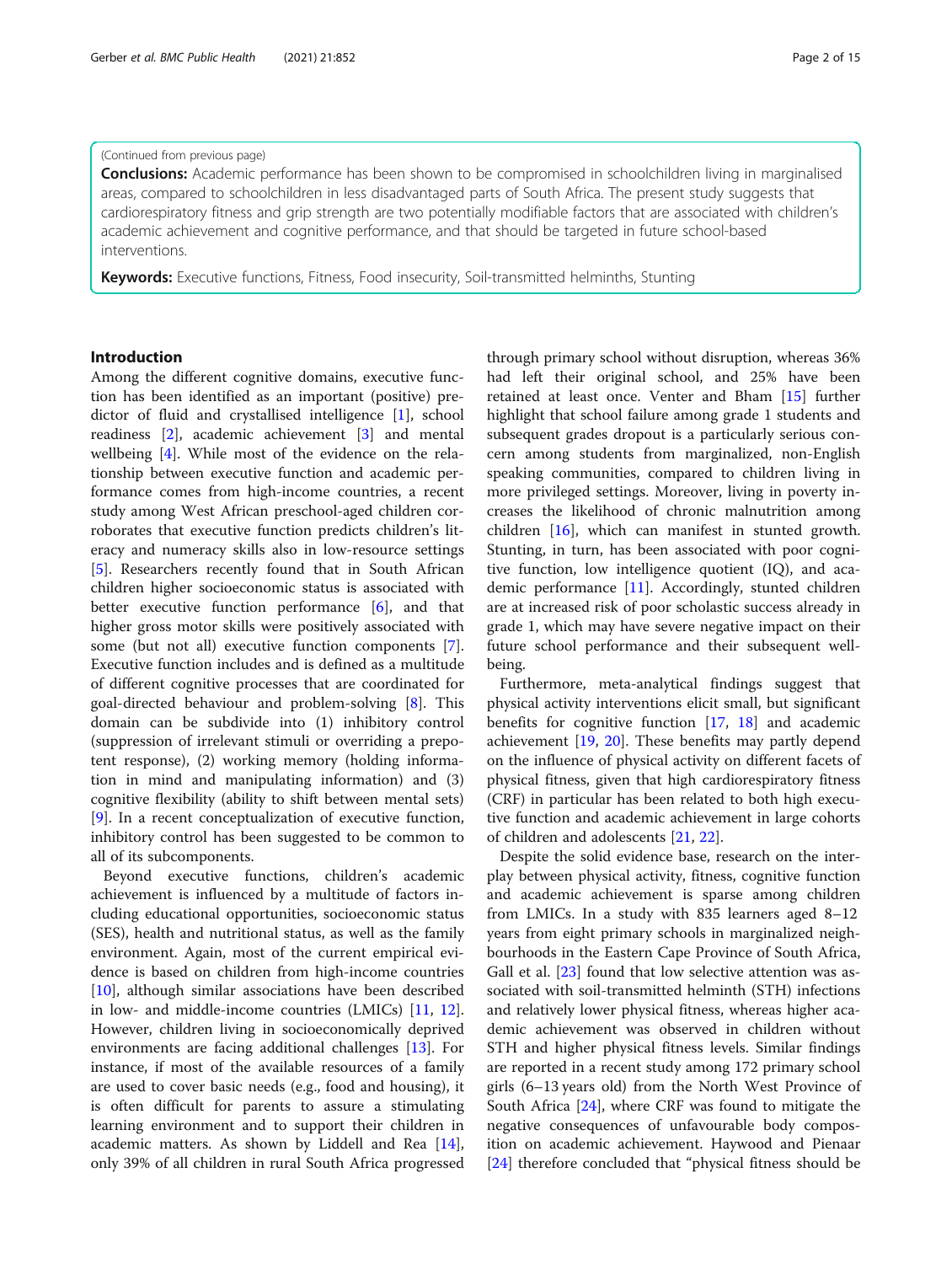used strategically in preventive intervention programs necessary to enhance cognitive functioning, academic performance and brain health among overweight children" (p. 1).

The purpose of the present study was to assess whether and to what degree academic achievement (school grades) and inhibitory control in primary school children (grades 1–4) can be explained by their age, SES, STH infections, food insecurity, stunting, grip strength, and CRF. We expected that children with higher SES, who are not stunted, who are not infected with STH and with better physical fitness will show higher academic achievement and higher inhibitory control.

## Methods

## Study design

The present paper is based on cross-sectional baseline data of the KaziAfya cluster randomized controlled trial (registration date: August 9, 2018, with ISRCTN; [https://](https://www.isrctn.com/ISRCTN29534081) [doi.org/10.1186/ISRCTN29534081](https://www.isrctn.com/ISRCTN29534081)) on the effectiveness of increased physical activity and multi-micronutrient supplementation. The baseline data assessment took place from January to April 2019. Based on an a-priori power analysis [[25](#page-12-0)], we intended to recruit 1320 South African primary schoolchildren from grades 1–4 (aged approx. 6–12 years).

## Participants and procedures

Four quintile 3 schools located in peri-urban areas in Port Elizabeth (South Africa) were recruited. South African public schools are classified into five groups, with quintile 1 standing for the poorest and quintile 5 for the least poor school environment. School authorities were first contacted before contacting schools through the school principals who were informed about the objectives, procedures and potential risks/benefits of the study.

Written informed consent was obtained from the parents/guardians of the children before the start of the baseline data assessment. After having signed written informed consent, the parents/guardians were interviewed regarding the families' SES and dietary intake. Additionally, all children participating in the study provided oral assent before the start of the study.

Schools were eligible for the study if they were public quintile 3 schools located in marginalized areas, if facilities were available for the implementation of physical education lessons and if they did not engage in any other research project, clinical trial, or were part of governmental nutrition interventions. Children had to meet the following inclusion criteria: (i) attend grade 1–4; (ii) not be older than 12 years; (iii) have written informed consent from their parents/guardians; (iv) not participate in other research projects, clinical trials, or food/nutritional programmes; and (vi) not suffer from clinical conditions that prevent participation in physical activity, as determined by qualified medical personnel.

## Ethical considerations

Ethical approval was obtained from the 'Ethikkommission Nordwest- und Zentralschweiz' in Switzerland (EKNZ; reference number: Req-2018-00608). The intervention study was registered in the ISRCTN registry (<https://www.isrctn.com/ISRCTN29534081>). Approval has also been obtained in South Africa from the research ethics committee (REC-H) of the Nelson Mandela University in Port Elizabeth (reference number: H18-HEA-HMS-006) and the Eastern Cape Department of Education of the Eastern Cape Province. Children excluded after diagnosis of a relevant medical conditions and/or children suffering from malnourishment (as diagnosed by a nurse, following national guidelines) were referred to the nearest local clinic.

## Data assessment

Data collection took place over several days at the schools between January and April 2019. Data assessment procedures used here were based on a set of standardised, validated and quality-controlled standard operating procedures [[25](#page-12-0)]. Hand filled data sheets were double-entered and validated using EpiData (version 3.1, EpiData Association; Odense, Denmark) and merged into a single database.

## Anthropometric measurements

Body weight was assessed via an electronic scale (Tanita MC-580, Tanita Corp.; Tokyo, Japan). The participants were asked to fast for 3 h prior to the data assessment, and to void their bladder immediately before the assessment. Body weight was measured with shoes off to the nearest 0.1 kg. To assess the body height, each child stood against a stadiometer with the back erect and shoulders relaxed (and with shoes off). Body height was measured to the nearest 0.1 cm. Sex-specific height-forage z scores were computed from the WHO growth reference data [\[26](#page-12-0)]. In addition, children were classified as stunted if they had a height-for-age score below two standard deviations of the WHO Child Growth Standards median [\[27](#page-12-0)].

## Socioeconomic status and food insecurity

A parental survey was used to assess children's family socioeconomic status (SES) and food insecurity. To estimate SES, parents/guardians answered nine items, covering household-level living standards, such as infrastructure and housing characteristics (house type, number of bedrooms and people per household, type of toilet, and source of water, and electricity) and questions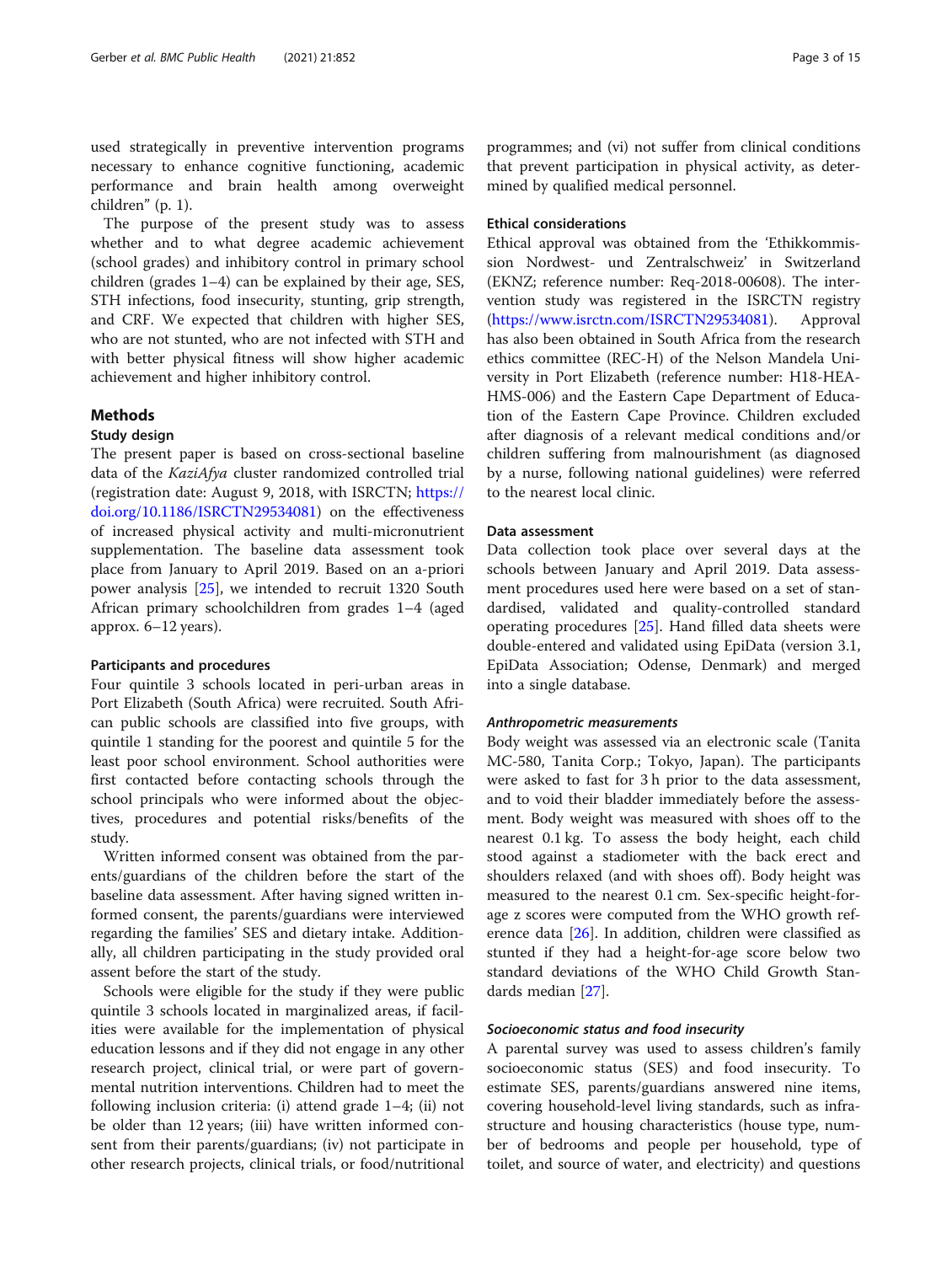related to the ownership of three durable assets (presence of a working refrigerator, washing machine, and car). The dichotomized items  $(0 = poor$  quality, not available;  $1 =$ high quality, available) were summed up to build an overall SES index, with higher scores reflecting higher SES. The validity of similar measures has been established in previous research [[28\]](#page-12-0).

We used three items from the Household Food Insecurity Access Scale [\[29\]](#page-12-0) to assess food insecurity (In the past 30 days, did (a) all of your household members have access to enough food on every day? (b) you or any household member go to sleep at night hungry because there was not enough food? (c) you or any household member go a whole day and night without eating anything at all because there was not enough food?). This instrument has been validated in industrialized countries and LMICs. For example, Knueppel et al. [\[30](#page-12-0)] showed satisfactory validity and reliability among poor households in rural Tanzania. In line with the definition of USAID [\[31](#page-12-0)], food insecurity was defined as a situation in which not all people of a family have access to sufficient food to meet their dietary needs for a productive and healthy life. Responses of the dichotomized items (enough access  $= 0$ , not enough access  $= 1$ ) were summed up to generate an overall food insecurity index, ranging from 0 (food secure/not hungry) to 3 (food insecure/ hungry). The internal consistency of the three items in the present sample was satisfactory (Cronbach's alpha = 0.74).

## Soil-transmitted helminth infections

Pre-labelled stool sample containers were distributed to each class. These containers were taken home by the study participants and returned to the research assistant in the morning of the following day. All stool samples were processed on the day of collection in the laboratory at the study site. The Kato-Katz technique [[32](#page-12-0)] was used to detect parasitic infections, including the common STH (Ascaris lumbricoides, Trichuris trichiura, and hookworms). Stool samples (at least 10–15 g) were first visually examined for the presence of blood, mucus and diarrhoea. Then, duplicate 41.7 mg Kato-Katz thick smears were prepared from each stool sample. Moreover, a random sample of 10% of the Kato-Katz slides were re-examined by a senior technician for quality control. In case of discordant results, the slides were read a third time, and the results discussed among the technicians until a common consensus was reached [\[33\]](#page-12-0).

## Physical fitness

We used the 20 m shuttle run test [[34](#page-12-0)] to assess children's CRF. Pre-recorded sound signals were played to the children, and they were allowed to do a trial run of 2 intervals (40 m) under the supervision of a research assistant. Once children were familiar with the test procedures, they ran back and forth on the 20 m flat course (marked with colour-coded cones) in groups of 10–15 children, following the pace of the sound signal. Starting with a running speed of 8.5 km/h, the frequency of the signal increased every minute by 0.5 km/h. When a child failed to follow the pace in two consecutive intervals, the last valid stage and corresponding speed was recorded. The speed and age of the participating child was to pre-dict peak maximal oxygen uptake (VO<sub>2</sub>max) [[34\]](#page-12-0).

Upper body strength was determined with the grip strength test, with both right and left hand using the Saehan hydraulic hand dynamometer (MSD Europe BVBA; Tisselt, Belgium. Before the start of the test, the hand span (distance from the tip of the thumb to the tip of the little finger) of the child's dominant hand was measured (to the nearest 0.5 cm), and the grip span on the dynamometer was adjusted accordingly [[35](#page-12-0)]. The child held the dynamometer, while sitting in an upright position, shoulders adducted and neutrally rotated with the arm at right angles and the elbow at the side of the body. The forearm was in a neutral position with the thumb pointing upwards and the wrist between 0 and 30° of flexion and between 0 and 15° ulnar deviation. During this time, no other parts of the body touched the dynamometer, neither was the arm being tested squeezed against the body. Each child had six trials in total (with a 30 s rest in between) to grip the dynamometer as hard as possible with alternating hands. The results of each trial were assessed (to the nearest 1 kg) and the average was calculated to obtain an overall score.

### Inhibitory control

Inhibitory control was measured with a computer-based version of the Flanker task [[36\]](#page-12-0) that was administered via E-Prime 2.0 Software (Psychology Software Tools, USA). This task serves as a standard test for assessing inhibitory control of attention and requires participants to respond to the direction of a centrally presented target stimulus, while flanking stimuli face in the same (congruent trials) or opposite direction (incongruent trials). The white fish (vertical visual angle: 1.8°; distance between fish: 1.4°) served as children-friendly visual stimuli and were presented against black background. Participants were asked to respond by pressing a button corresponding to the direction of the target stimulus. Prior to the testing, participants were instructed by the investigator and speed and accuracy were equally emphasized. Following two practice rounds with 60 trials in total, participants completed two blocks with 40 trials each. The test blocks were interspersed by a 30 s recovery period. The order of the trials was randomized and they appeared with equal probability. Visual stimuli were presented focally and the response window was set to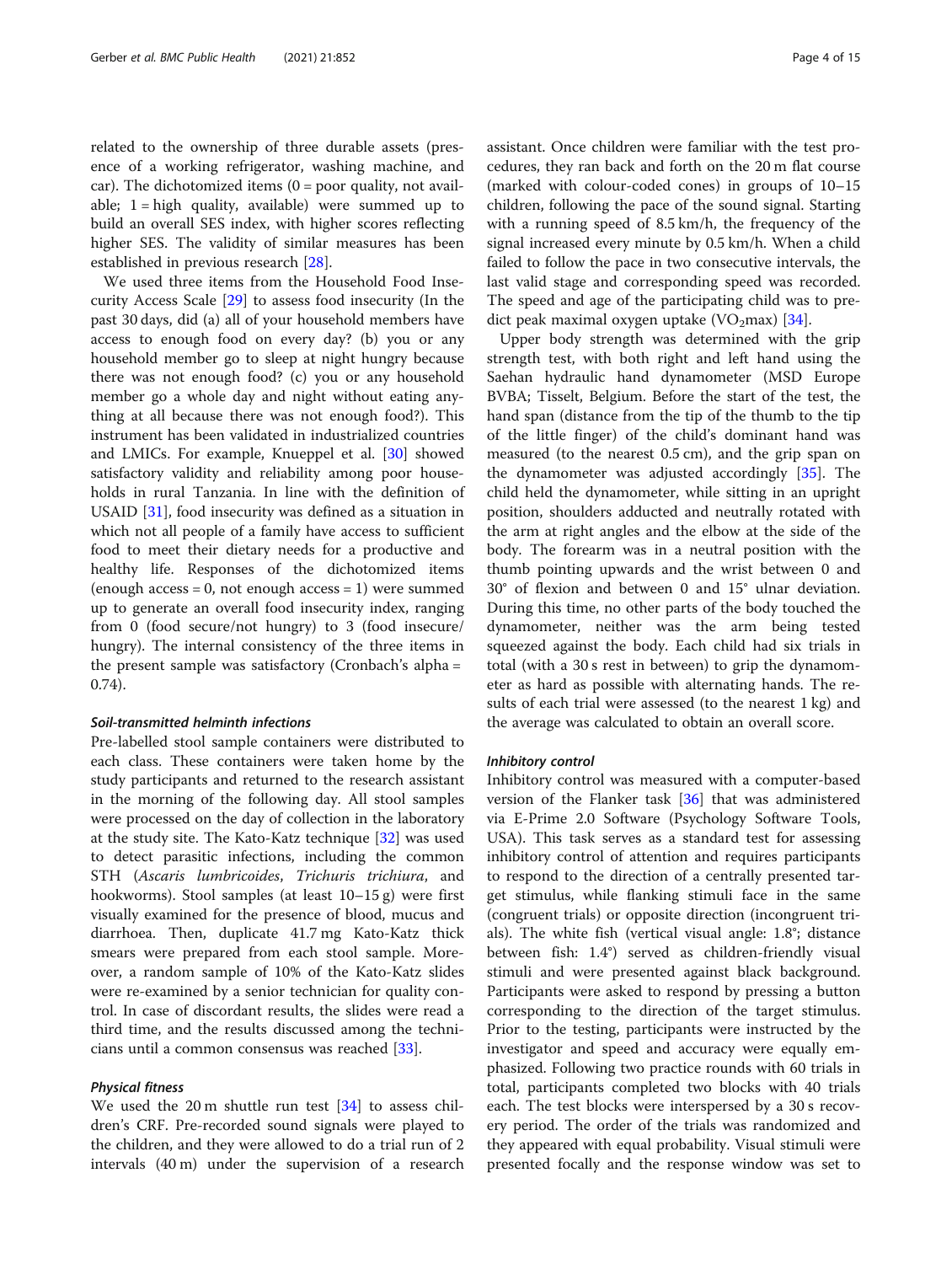2500 ms. The inter-stimulus interval varied randomly between 1100 and 1500 ms to reduce a potential influence of guessing. Performance was assessed by calculating the mean accuracy as well as the mean reaction time (for correct responses only) separately for both trial types. Congruent trials provided a measure of information processing, whereas incongruent trials assessed inhibitory control of attention. In previous studies, the Flanker task proved to have high test-retest reliability [[37\]](#page-12-0) as well as adequate convergent and discriminant validity [\[38\]](#page-12-0).

## Academic achievement

End of year results of three subjects were used as an indicator of academic achievement: home language, mathematics and life skills. The South African school system uses a seven-point grading scale (from 1 [0–29%] to 7 [80–100%, with distinction]), with seven representing the highest possible grade. With a grade of 3 ( $\geq$ 40%), the students receive a "pass".

## Statistical analyses

Normal distribution of the collected data was examined by applying the Kolmogorov-Smirnov and Shapiro-Wilk tests. Descriptive statistics are reported as M and SD or n and percentage (%), for the total sample, and separately for boys and girls. Differences between boys and girls in the study variables were tested with univariate analyses of variance (ANOVAs) or  $\chi^2$ -tests. Kolmogorov-Smirnov, Shapiro-Wilk tests, descriptive statistics, ANO-VAs and  $\chi^2$ -tests were performed with SPSS Version 26 (IBM Corporation, Armonk NY, USA) for Mac.

A series of different mixed linear regression models with random intercepts for school classes were performed to examine the extent to which children's age, SES, body mass index (BMI), food insecurity, stunting, STH infection status (not infected versus a single or multiple infection), grip strength, and CRF explained inhibitory control and academic achievement. After detection of considerable sex differences (see results section for more details), separate analyses were carried out for boys and girls. Mixed linear regression models were calculated with the Mplus software (version 7, Muthen & Muthen, 1998–2020) with a robust maximum likelihood estimator (MLR). These main analyses were based on the full sample, hereby handling missing data via full information maximum likelihood (FIML). To examine the prerequisites of FIML, we performed Little's missing completely at random (MCAR) test, using SPSS. With regard to inhibitory control, the analyses were repeated, after exclusion of children who did not perform higher than chance  $(\leq 50\%)$  in the Flanker task, to reduce the potential bias introduced by a failure to understand and follow task instructions. To interpret the findings of the mixed linear regression analyses, the following statistical coefficients were displayed: (a) Estimate (standardized Beta-weight), (b) standard error (S.E.) of the estimate, and (c)  $p$ -value. For all statistical analyses, the level of significance was set at  $p < 0.05$ .

## Results

## Sample characteristics, descriptive statistics, test of normality and inspection of missing data

From the 1369 children with informed consent, 65 dropped out before the baseline data assessment took place, most of them due to relocation or because they left or changed school. Of the remaining 1304 children, 27 were not considered in the data analysis because no information on sex was available. Accordingly, the final sample of the present paper consisted of 1277 children (664 boys, 613 girls), with a mean age of 8.3 years (SD = 1.4). Sample characteristics and descriptive statistics of all independent and dependent variables are presented in Table [1](#page-5-0). With the exception of reaction time for congruent and incongruent stimuli, Kolmogorov-Smirnov and Shapiro-Wilk tests indicated that none of the dependent variables were normally distributed ( $p > 0.05$ ). Hence, we used MLR in the mixed linear regression analyses to handle non-normal distribution of dependent variables. Table [1](#page-5-0) also shows that the number of missing values differed considerable across study variables. Thus, whereas 1277 children had valid data for age, only 754 had valid data on SES. Little's MCAR tests showed that data were missing completely at random,  $\chi^2$ (df = 1406) = 1434.5,  $p = 0.293$ , so FIML could be applied to impute missing data.

## Differences between boys and girls

Table [1](#page-5-0) shows that boys and girls differed in several study variables. More specifically, boys were taller, and had lower academic results. However, boys performed better in some indices of the Flanker task, achieving faster reaction times. No significant differences were found with regard to SES, food insecurity, STH infections, stunted growth, grip strength and CRF.

## Multivariate analyses to explain academic achievement

Table [2](#page-6-0) shows that among boys, few factors were associated with their academic achievement. Higher SES was related to better end of the year results and grades in life skills and mathematics. Moreover, higher CRF was associated with better grades in mathematics, whereas stunted growth was related to poorer grades in the life skills subject.

A different picture emerged for girls (Table [2](#page-6-0)). Consistently across all academic domains, higher CRF was associated with higher grades. Furthermore, stunted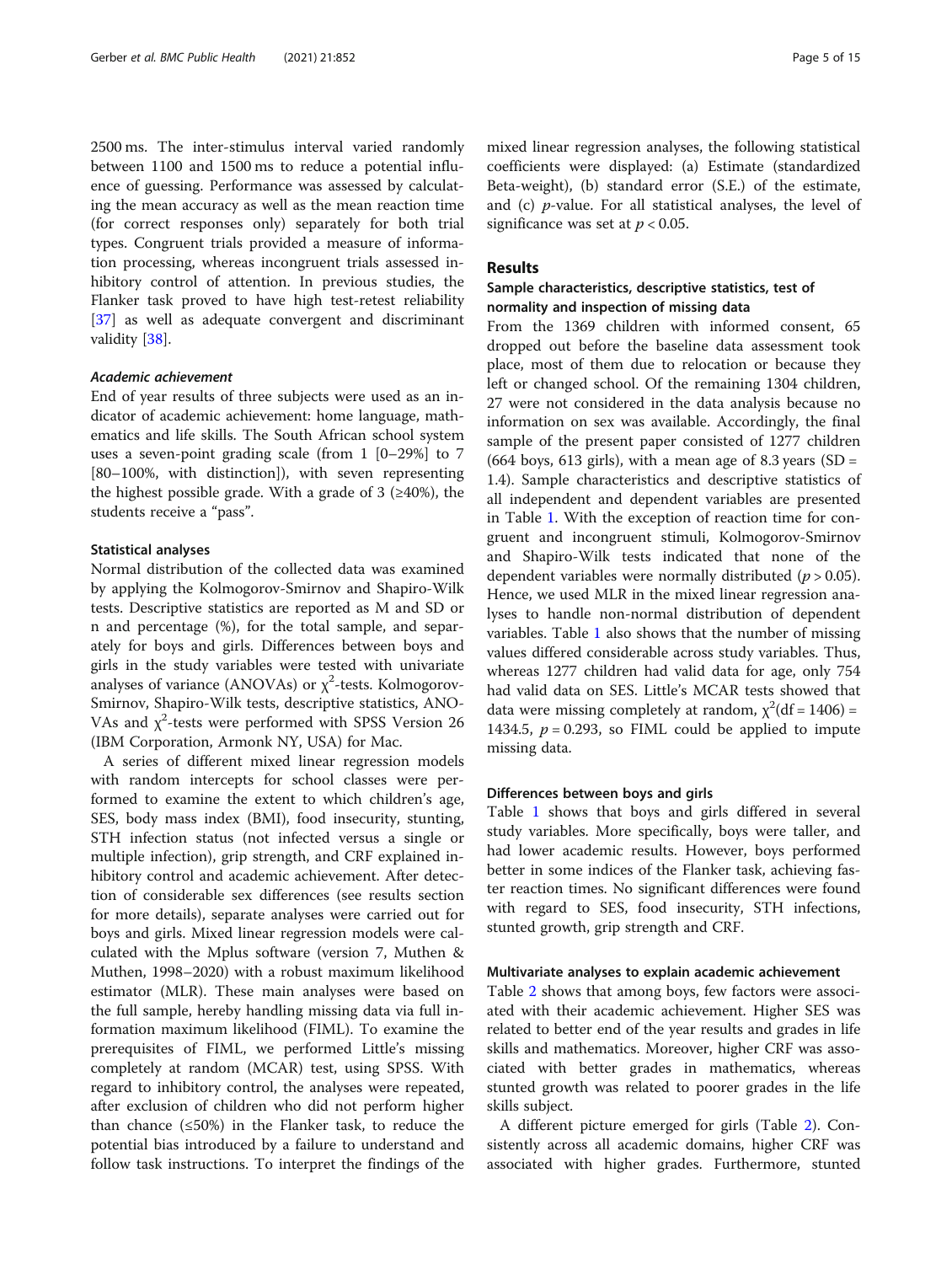## <span id="page-5-0"></span>Table 1 Characteristics of the study population

|                                                                                            |      | <b>Total</b>   | <b>Males</b>   | <b>Females</b> |       |                 |          |
|--------------------------------------------------------------------------------------------|------|----------------|----------------|----------------|-------|-----------------|----------|
| Age and anthropometry                                                                      | N    | M(SD)          | M(SD)          | M(SD)          | F     | p-value         | $\eta^2$ |
| Age (years)                                                                                | 1277 | 8.3(1.4)       | 8.4(1.5)       | 8.2(1.4)       | 6.2   | 0.013           | 0.005    |
| Height (cm)                                                                                | 1240 | 124.7 (9.2)    | 125.1(9.0)     | 124.3(9.4)     | 2.9   | 0.087           | 0.002    |
| Weight (kg)                                                                                | 1240 | 25.4(6.9)      | 25.4(6.6)      | 25.4(7.2)      | 0.0   | 0.884           | 0.000    |
| BMI ( $kg/m2$ )                                                                            | 1240 | 16.1(2.6)      | 16.0(2.4)      | 16.1(2.8)      | 0.5   | 0.470           | 0.000    |
| Sociocultural characteristics                                                              | Ν    | M(SD)          | M(SD)          | M(SD)          | F     | <i>p</i> -value | $\eta^2$ |
| Socioeconomic status (SES)                                                                 | 740  | 3.0(1.2)       | 3.0(1.2)       | 3.0(1.2)       | 0.4   | 0.539           | 0.001    |
| Food insecurity*                                                                           | 940  | 1.3(0.6)       | 1.3(0.6)       | 1.2(0.6)       | 2.6   | 0.111           | 0.003    |
| Helminth infections and stunting                                                           | N    | n(%)           | n(%)           | n(%)           | $x^2$ | p-value         |          |
| Infected                                                                                   | 1245 | 89 (7.1)       | 50(7.8)        | 39(6.5)        | 0.8   | 0.383           |          |
| Stunted                                                                                    | 1231 | 112(9.1)       | 48 (7.6)       | 64 (10.7)      | 3.6   | 0.057           |          |
| <b>Physical fitness</b>                                                                    | N    | M(SD)          | M(SD)          | M(SD)          | F     | p-value         | $\eta^2$ |
| Grip strength (in kg)                                                                      | 1277 | 10.3(12.0)     | 11.8(12.9)     | 9.7(10.9)      | 2.5   | 0.114           | 0.002    |
| Cardiorespiratory fitness (VO <sub>2</sub> max; in ml kg <sup>-1</sup> min <sup>-1</sup> ) | 1277 | 43.9 (22.9)    | 44.1 (22.9)    | 43.7 (22.9)    | 0.1   | 0.761           | 0.000    |
| Academic achievement                                                                       | Ν    | M(SD)          | M(SD)          | M(SD)          | F     | p-value         | $\eta^2$ |
| End of year results                                                                        | 1045 | 4.6(1.3)       | 4.4(1.2)       | 4.8(1.3)       | 35.9  | 0.000           | 0.033    |
| Language                                                                                   | 1045 | 4.5(1.3)       | 4.3(1.2)       | 4.8(1.3)       | 36.3  | 0.000           | 0.034    |
| Mathematics                                                                                | 1045 | 4.7(1.3)       | 4.4(1.2)       | 4.9(1.4)       | 30.4  | 0.000           | 0.028    |
| Life skills                                                                                | 1045 | 5.0(1.0)       | 4.8(1.0)       | 5.2(1.0)       | 39.7  | 0.000           | 0.037    |
| <b>Flanker task</b>                                                                        | N    | M(SD)          | M(SD)          | M(SD)          | F     | p-value         | $\eta^2$ |
| Accuracy (congruent stimuli)                                                               | 1223 | 92.8 (10.8)    | 92.6(11.1)     | 92.9 (10.5)    | 0.2   | 0.651           | 0.000    |
| Accuracy (incongruent stimuli)                                                             | 1223 | 84.9 (19.4)    | 85.4 (18.2)    | 84.4 (20.6)    | 0.7   | 0.397           | 0.001    |
| Reaction time (congruent stimuli)                                                          | 1223 | 1187.9 (240.4) | 1155.7 (243.5) | 1222.2 (232.3) | 23.9  | 0.000           | 0.019    |
| Reaction time (incongruent stimuli)                                                        | 1223 | 1273.6 (266.6) | 1238.6 (262.5) | 1310.9 (266.0) | 22.7  | 0.000           | 0.018    |

Notes. \*26 children (2.8%) had a score of 0 (fully food secure), 685 children (72.9%) had a score of 1, 172 children (18.3%) had a score of 2 and 57 children (6.1%) had a score of 3 (severe food insecurity)

growth was linked to poorer grades in language and mathematics.

## Multivariate analyses to explain inhibitory control

Table [3](#page-7-0) provides an overview of factors that were associated with information processing and inhibitory control of attention among boys. Across all Flanker task performance indicators, age was the most important explanatory factor. Thus, higher age was associated with better information processing (higher accuracy and lower reaction time on congruent trials) and inhibitory control of attention (higher accuracy and lower reaction time on incongruent trials). Additionally, among boys, children with higher grip strength performed better in all Flanker task indices, also after excluding boys who did not reach accuracy levels higher than chance.

The results for girls are displayed in Table [4](#page-8-0). Similar to boys, higher age was associated with better performances across all Flanker task indices. Contrary to boys, grip strength was not associated with the Flanker task outcomes in a consistent way. Importantly, our analyses

show that higher CRF was associated with better information processing and inhibitory control of attention as reflected by higher accuracy/lower reaction time on congruent and incongruent trials, respectively. Finally, girls who were infected with STH had lower accuracy scores in response to congruent stimuli than non-infected girls. However, no significant differences were found in the other Flanker task domains.

## **Discussion**

The present study examined multiple potential health determinants that may affect academic achievement and cognitive performance/inhibitory control of children from marginalized primary schools in South Africa. In addition, separate analyses for both sexes were conducted due to significant differences between boys and girls regarding academic achievement and cognitive performance. The key findings are that if multiple potential factors are considered simultaneously, higher family SES was most closely associated with academic achievement among boys, whereas higher levels of CRF and not being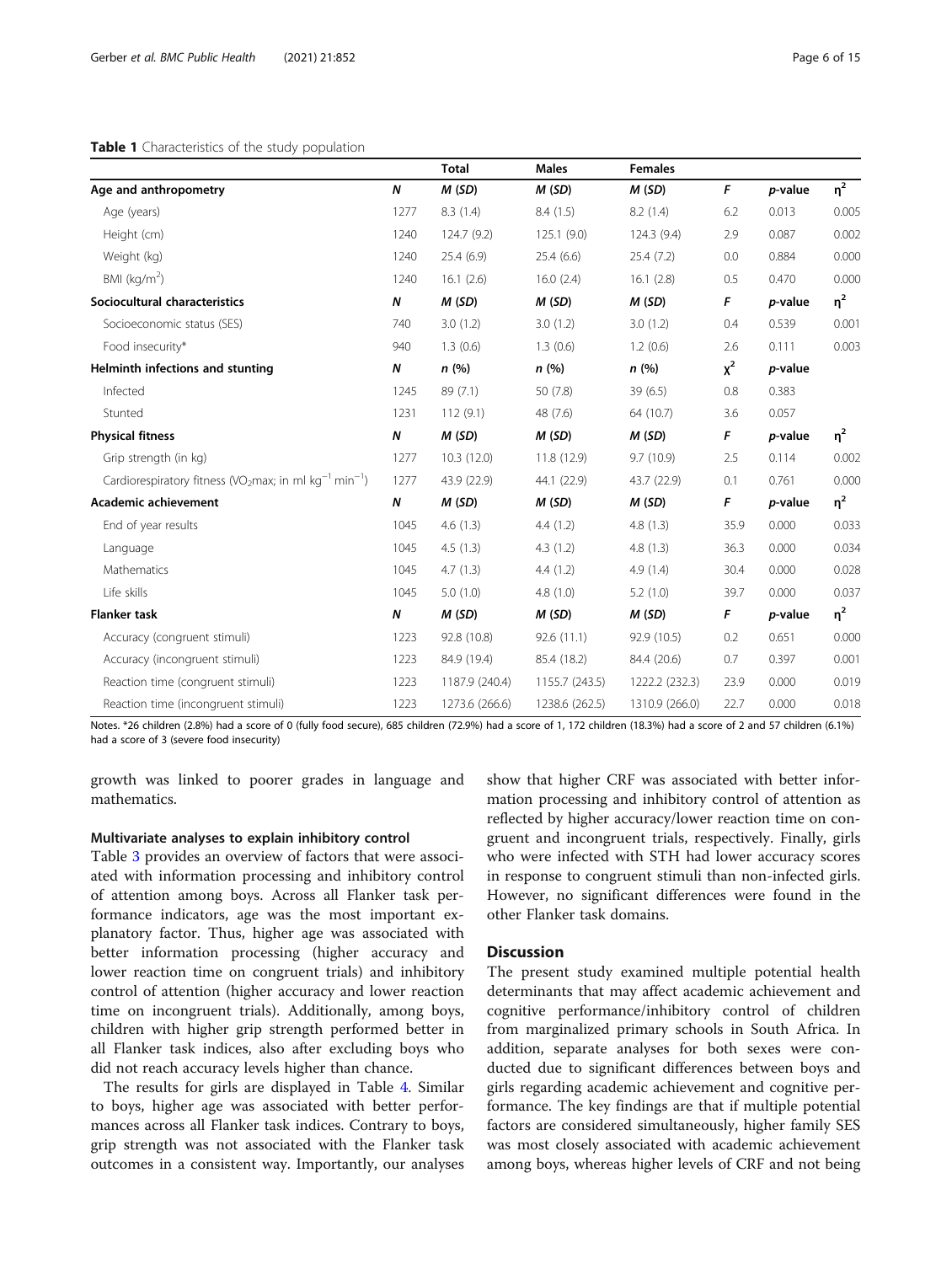## <span id="page-6-0"></span>**Table 2** Multiple linear regression analyses to explain academic achievement in boys ( $n = 664$ ) and girls ( $n = 613$ )

| End of the year results                               | Mixed multiple linear regression |       |            |          |       |            |  |  |
|-------------------------------------------------------|----------------------------------|-------|------------|----------|-------|------------|--|--|
|                                                       | Boys                             |       |            | Girls    |       |            |  |  |
| Explanatory variables                                 | Estimate                         | S.E.  | $p$ -value | Estimate | S.E.  | $p$ -value |  |  |
| Age                                                   | 0.00                             | 0.05  | 0.956      | $-0.07$  | 0.08  | 0.382      |  |  |
| BMI                                                   | 0.04                             | 0.06  | 0.533      | 0.06     | 0.06  | 0.290      |  |  |
| Socioeconomic status                                  | 0.14                             | 0.007 | 0.043      | $-0.06$  | 0.06  | 0.326      |  |  |
| Stunting ( $0 = not$ stunted, $1 =$ stunted)*         | $-0.05$                          | 0.05  | 0.297      | $-0.11$  | 0.05  | 0.038      |  |  |
| Food insecurity                                       | 0.06                             | 0.07  | 0.324      | $-0.09$  | 0.06  | 0.061      |  |  |
| STH infection ( $0 = not$ infected, $1 =$ infected)*  | 0.01                             | 0.04  | 0.687      | $-0.12$  | 0.06  | 0.053      |  |  |
| Grip strength                                         | 0.03                             | 0.05  | 0.562      | 0.10     | 0.08  | 0.205      |  |  |
| Cardiorespiratory fitness                             | 0.08                             | 0.05  | 0.101      | 0.14     | 0.07  | 0.031      |  |  |
| Language                                              | Mixed multiple linear regression |       |            |          |       |            |  |  |
|                                                       | Boys                             |       |            | Girls    |       |            |  |  |
| Age                                                   | $-0.05$                          | 0.06  | 0.398      | $-0.11$  | 0.08  | 0.185      |  |  |
| BMI                                                   | 0.03                             | 0.06  | 0.630      | 0.09     | 0.06  | 0.131      |  |  |
| Socioeconomic status                                  | 0.12                             | 0.07  | 0.065      | $-0.08$  | 0.06  | 0.207      |  |  |
| Stunting ( $0 = not$ stunted, $1 =$ stunted)*         | $-0.06$                          | 0.05  | 0.181      | $-0.10$  | 0.05  | 0.038      |  |  |
| Food insecurity                                       | 0.10                             | 0.07  | 0.130      | $-0.09$  | 0.06  | 0.129      |  |  |
| STH infection ( $0 = not$ infected, $1 = infected$ )* | $-0.02$                          | 0.04  | 0.568      | $-0.11$  | 0.06  | 0.065      |  |  |
| Grip strength                                         | 0.02                             | 0.05  | 0.747      | 0.10     | 0.08  | 0.176      |  |  |
| Cardiorespiratory fitness                             | 0.05                             | 0.05  | 0.248      | 0.14     | 0.06  | 0.028      |  |  |
| <b>Mathematics</b>                                    | Mixed multiple linear regression |       |            |          |       |            |  |  |
|                                                       | Boys                             |       |            | Girls    |       |            |  |  |
| Age                                                   | 0.05                             | 0.05  | 0.302      | $-0.03$  | 0.08  | 0.683      |  |  |
| <b>BMI</b>                                            | 0.04                             | 0.06  | 0.462      | 0.03     | 0.06  | 0.576      |  |  |
| Socioeconomic status                                  | 0.13                             | 0.06  | 0.039      | $-0.04$  | 0.06  | 0.511      |  |  |
| Stunting ( $0 = not$ stunted, $1 =$ stunted)*         | $-0.04$                          | 0.05  | 0.474      | $-0.13$  | 0.06  | 0.032      |  |  |
| Food insecurity                                       | 0.02                             | 0.06  | 0.732      | $-0.09$  | 0.04  | 0.053      |  |  |
| STH infection ( $0 = not$ infected, $1 = infected$ )* | 0.05                             | 0.03  | 0.127      | $-0.11$  | 0.06  | 0.057      |  |  |
| Grip strength                                         | 0.04                             | 0.04  | 0.374      | 0.09     | 0.08  | 0.242      |  |  |
| Cardiorespiratory fitness                             | 0.09                             | 0.05  | 0.049      | 0.14     | 0.07  | 0.044      |  |  |
| Life skills                                           | Mixed multiple linear regression |       |            |          |       |            |  |  |
|                                                       | Boys                             |       |            | Girls    |       |            |  |  |
| Age                                                   | 0.04                             | 0.07  | 0.557      | 0.14     | 0.09  | 0.103      |  |  |
| BMI                                                   | 0.02                             | 0.06  | 0.693      | 0.06     | 0.07  | 0.406      |  |  |
| Socioeconomic status                                  | 0.18                             | 0.06  | 0.003      | $-0.07$  | 0.06  | 0.236      |  |  |
| Stunting ( $0 = not$ stunted, $1 =$ stunted)*         | $-0.10$                          | 0.05  | 0.047      | $-0.09$  | 0.06  | 0.149      |  |  |
| Food insecurity                                       | 0.02                             | 0.07  | 0.817      | $-0.06$  | 0.048 | 0.239      |  |  |
| STH infection ( $0 = not$ infected, $1 =$ infected)*  | $-0.03$                          | 0.03  | 0.387      | $-0.11$  | 0.06  | 0.060      |  |  |
| Grip strength                                         | 0.04                             | 0.05  | 0.371      | 0.03     | 0.08  | 0.703      |  |  |
| Cardiorespiratory fitness                             | 0.05                             | 0.05  | 0.363      | 0.17     | 0.07  | 0.012      |  |  |

Notes: School classs was used as a random intercept accross all analyses. \*Being "not stunted" and being "not infected" are used as reference. STH Soil trasmitted helminths. Statistically significant associations are highlighted with bold font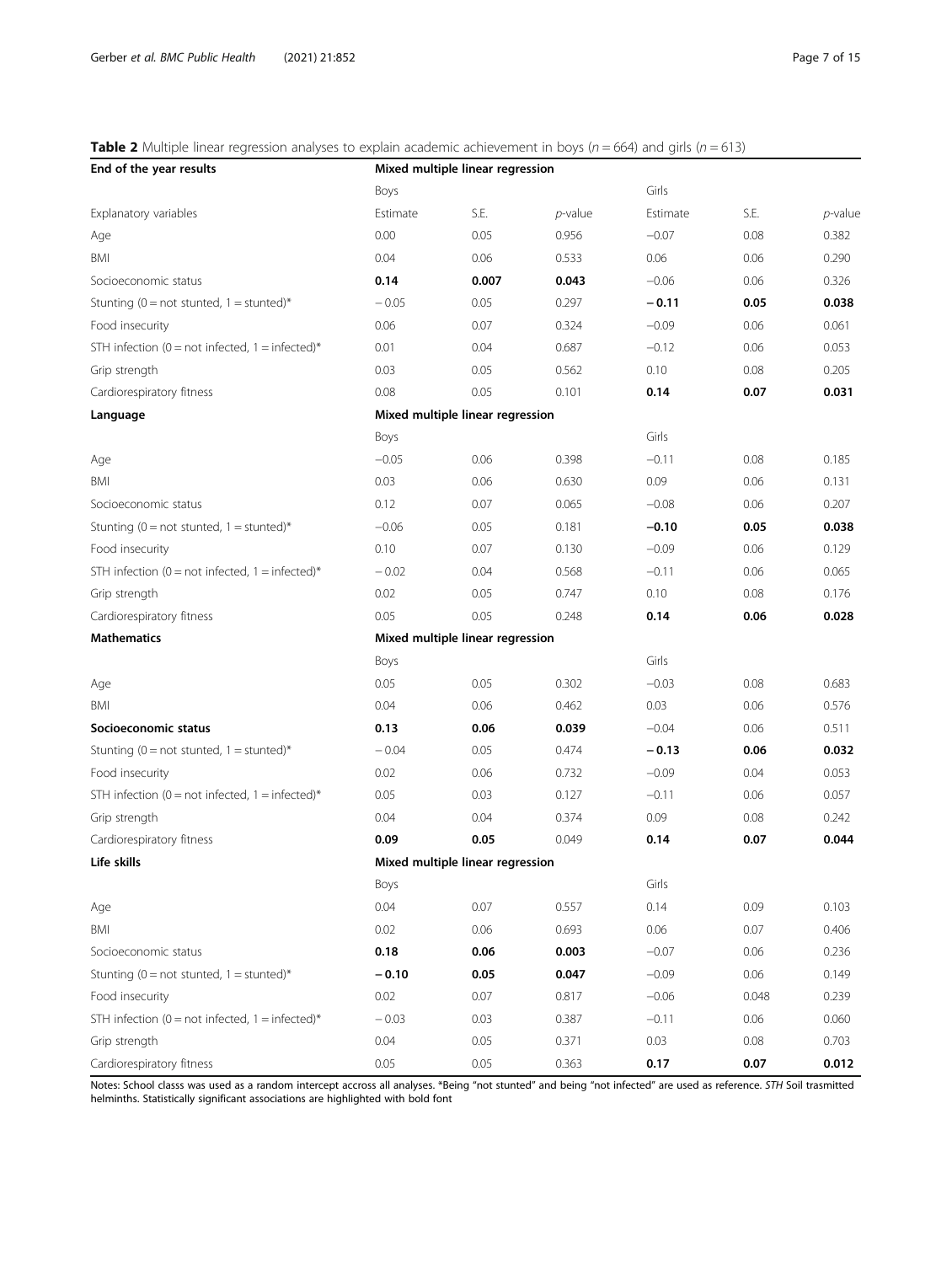## <span id="page-7-0"></span>**Table 3** Multiple mixed linear regression analyses, explaining Flanker task results in boys ( $n = 664$ )

| Flanker task: Accuracy (congruent stimuli)                             | Mixed multiple linear regression                                                                      |      |                 |                                                                               |      |         |  |  |
|------------------------------------------------------------------------|-------------------------------------------------------------------------------------------------------|------|-----------------|-------------------------------------------------------------------------------|------|---------|--|--|
|                                                                        | All boys ( $n = 664$ )                                                                                |      |                 | After exclusion of boys who did not<br>perform higher than chance $(n = 612)$ |      |         |  |  |
| Explanatory variables                                                  | Estimate                                                                                              | S.E. | <i>p</i> -value | Estimate                                                                      | S.E. | p-value |  |  |
| Age                                                                    | 0.28                                                                                                  | 0.04 | 0.000           | 0.28                                                                          | 0.05 | 0.000   |  |  |
| BMI                                                                    | $-0.08$                                                                                               | 0.04 | 0.054           | $-0.06$                                                                       | 0.05 | 0.267   |  |  |
| Socioeconomic status                                                   | 0.00                                                                                                  | 0.04 | 0.994           | 0.01                                                                          | 0.06 | 0.808   |  |  |
| Stunting ( $0 = \text{not}$ stunted, $1 = \text{stunted}$ <sup>*</sup> | $-0.02$                                                                                               | 0.04 | 0.649           | $-0.05$                                                                       | 0.04 | 0.304   |  |  |
| Food insecurity                                                        | $-0.04$                                                                                               | 0.04 | 0.395           | 0.05                                                                          | 0.05 | 0.342   |  |  |
| STH infection (0 = not infected, 1 = infected)*                        | 0.01                                                                                                  | 0.02 | 0.497           | 0.02                                                                          | 0.03 | 0.643   |  |  |
| Grip strength                                                          | 0.12                                                                                                  | 0.04 | 0.005           | 0.08                                                                          | 0.04 | 0.033   |  |  |
| Cardiorespiratory fitness                                              | 0.04                                                                                                  | 0.03 | 0.277           | 0.04                                                                          | 0.04 | 0.242   |  |  |
| Flanker task: Accuracy (incongruent stimuli)                           | Mixed multiple linear regression                                                                      |      |                 |                                                                               |      |         |  |  |
|                                                                        | All boys $(n = 664)$                                                                                  |      |                 | After exclusion of boys who did not<br>perform higher than chance $(n = 612)$ |      |         |  |  |
| Age                                                                    | 0.20                                                                                                  | 0.06 | 0.001           | 0.29                                                                          | 0.05 | 0.000   |  |  |
| BMI                                                                    | $-0.08$                                                                                               | 0.04 | 0.048           | $-0.04$                                                                       | 0.05 | 0.338   |  |  |
| Socioeconomic status                                                   | 0.07                                                                                                  | 0.05 | 0.105           | 0.06                                                                          | 0.06 | 0.315   |  |  |
| Stunting (0 = not stunted, 1 = stunted)*                               | 0.01                                                                                                  | 0.04 | 0.875           | $-0.03$                                                                       | 0.04 | 0.496   |  |  |
| Food insecurity                                                        | $-0.03$                                                                                               | 0.05 | 0.582           | $-0.02$                                                                       | 0.06 | 0.705   |  |  |
| STH infection (0 = not infected, 1 = infected)*                        | 0.05                                                                                                  | 0.03 | 0.117           | 0.05                                                                          | 0.04 | 0.197   |  |  |
| Grip strength                                                          | 0.17                                                                                                  | 0.04 | 0.000           | 0.12                                                                          | 0.04 | 0.001   |  |  |
| Cardiorespiratory fitness                                              | 0.05                                                                                                  | 0.05 | 0.302           | 0.04                                                                          | 0.05 | 0.350   |  |  |
| Flanker task: Reaction time (congruent stimuli)                        | Mixed multiple linear regression                                                                      |      |                 |                                                                               |      |         |  |  |
|                                                                        | All boys ( $n = 664$ )                                                                                |      |                 | After exclusion of boys who did not<br>perform higher than chance $(n = 612)$ |      |         |  |  |
| Accuracy (congruent stimuli)                                           | $-0.06$                                                                                               | 0.03 | 0.101           | $-0.04$                                                                       | 0.04 | 0.038   |  |  |
| Age                                                                    | $-0.47$                                                                                               | 0.04 | 0.000           | $-0.48$                                                                       | 0.04 | 0.000   |  |  |
| BMI                                                                    | 0.03                                                                                                  | 0.03 | 0.215           | 0.05                                                                          | 0.04 | 0.141   |  |  |
| Socioeconomic status                                                   | $-0.08$                                                                                               | 0.05 | 0.130           | $-0.11$                                                                       | 0.05 | 0.035   |  |  |
| Stunting (0 = not stunted, 1 = stunted)*                               | 0.03                                                                                                  | 0.03 | 0.288           | 0.06                                                                          | 0.03 | 0.063   |  |  |
| Food insecurity                                                        | 0.02                                                                                                  | 0.05 | 0.641           | 0.03                                                                          | 0.06 | 0.631   |  |  |
| STH infection (0 = not infected, 1 = infected)*                        | 0.00                                                                                                  | 0.03 | 0.934           | $-0.01$                                                                       | 0.03 | 0.766   |  |  |
| Grip strength                                                          | $-0.14$                                                                                               | 0.04 | 0.000           | $-0.14$                                                                       | 0.03 | 0.000   |  |  |
| Cardiorespiratory fitness                                              | $-0.05$                                                                                               | 0.04 | 0.210           | $-0.04$                                                                       | 0.04 | 0.243   |  |  |
| Flanker task: Reaction time (incongruent stimuli)                      | Mixed multiple linear regression                                                                      |      |                 |                                                                               |      |         |  |  |
|                                                                        | All boys $(n = 664)$<br>After exclusion of boys who did not<br>perform higher than chance $(n = 612)$ |      |                 |                                                                               |      |         |  |  |
| Accuracy (congruent stimuli)                                           | 0.00                                                                                                  | 0.04 | 0.989           | $-0.06$                                                                       | 0.04 | 0.210   |  |  |
| Age                                                                    | $-0.39$                                                                                               | 0.05 | 0.000           | $-0.42$                                                                       | 0.04 | 0.000   |  |  |
| BMI                                                                    | 0.04                                                                                                  | 0.04 | 0.277           | 0.03                                                                          | 0.04 | 0.447   |  |  |
| Socioeconomic status                                                   | $-0.05$                                                                                               | 0.05 | 0.344           | $-0.06$                                                                       | 0.05 | 0.212   |  |  |
| Stunting ( $0 = not$ stunted, $1 =$ stunted)*                          | 0.06                                                                                                  | 0.03 | 0.042           | 0.07                                                                          | 0.03 | 0.007   |  |  |
| Food insecurity                                                        | 0.00                                                                                                  | 0.06 | 0.954           | 0.02                                                                          | 0.07 | 0.810   |  |  |
| STH infection (0 = not infected, 1 = infected)*                        | 0.01                                                                                                  | 0.03 | 0.872           | $-0.01$                                                                       | 0.04 | 0.871   |  |  |
| Grip strength                                                          | $-0.14$                                                                                               | 0.04 | 0.001           | $-0.15$                                                                       | 0.04 | 0.000   |  |  |
| Cardiorespiratory fitness                                              | $-0.07$                                                                                               | 0.04 | 0.088           | $-0.08$                                                                       | 0.04 | 0.022   |  |  |

Notes. School class was used as a random intercept across all analyses. \* Being "not stunted" and being "not infected" are used as reference. STH Soil-transmitted<br>helminths. Statistically significant associations are highl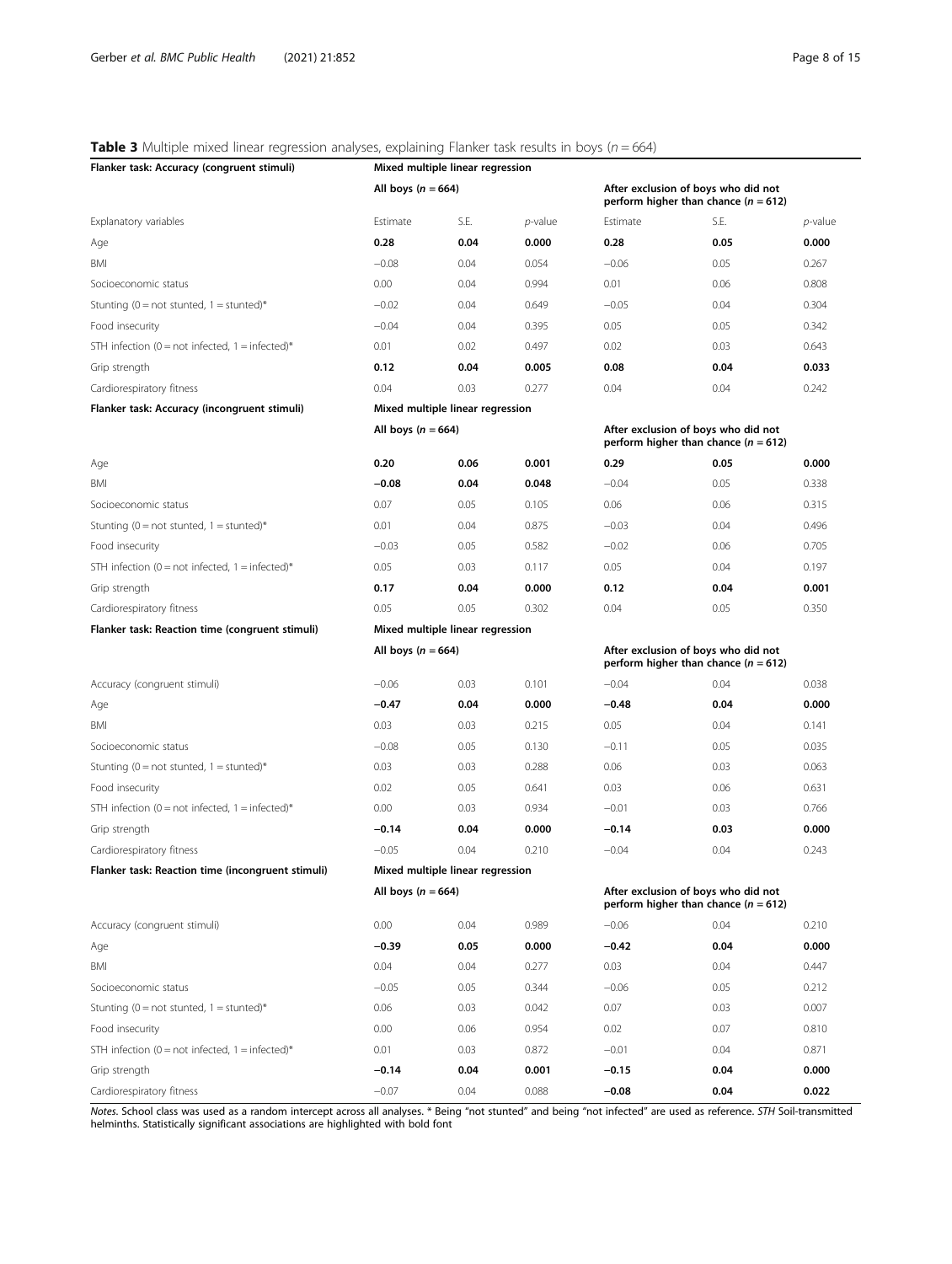## <span id="page-8-0"></span>**Table 4** Multiple mixed linear regression analyses, explaining Flanker task results in girls ( $n = 613$ )

| Flanker task: Accuracy (congruent stimuli)        | Mixed multiple linear regression                                                                          |                                  |            |                                                                                  |                                                                                  |         |  |  |
|---------------------------------------------------|-----------------------------------------------------------------------------------------------------------|----------------------------------|------------|----------------------------------------------------------------------------------|----------------------------------------------------------------------------------|---------|--|--|
|                                                   | All girls ( $n = 613$ )                                                                                   |                                  |            |                                                                                  | After exclusion of girls who did not<br>perform higher than chance ( $n = 555$ ) |         |  |  |
| Explanatory variables                             | Estimate                                                                                                  | S.E.                             | $p$ -value | Estimate                                                                         | S.E.                                                                             | p-value |  |  |
| Age                                               | 0.28                                                                                                      | 0.05                             | 0.000      | 0.33                                                                             | 0.05                                                                             | 0.000   |  |  |
| BMI                                               | 0.04                                                                                                      | 0.05                             | 0.457      | 0.03                                                                             | 0.04                                                                             | 0.536   |  |  |
| Socioeconomic status                              | 0.08                                                                                                      | 0.06                             | 0.186      | 0.06                                                                             | 0.05                                                                             | 0.181   |  |  |
| Stunting (0 = not stunted, 1 = stunted)*          | 0.01                                                                                                      | 0.05                             | 0.770      | 0.03                                                                             | 0.04                                                                             | 0.471   |  |  |
| Food insecurity                                   | 0.02                                                                                                      | 0.06                             | 0.716      | 0.09                                                                             | 0.06                                                                             | 0.164   |  |  |
| STH infection (0 = not infected, 1 = infected)*   | $-0.17$                                                                                                   | 0.06                             | 0.006      | $-0.17$                                                                          | 0.09                                                                             | 0.047   |  |  |
| Grip strength                                     | 0.02                                                                                                      | 0.07                             | 0.781      | $-0.03$                                                                          | 0.07                                                                             | 0.656   |  |  |
| Cardiorespiratory fitness                         | 0.14                                                                                                      | 0.04                             | 0.000      | 0.12                                                                             | 0.05                                                                             | 0.013   |  |  |
| Flanker task: Accuracy (incongruent stimuli)      | Mixed multiple linear regression                                                                          |                                  |            |                                                                                  |                                                                                  |         |  |  |
|                                                   | All girls ( $n = 613$ )                                                                                   |                                  |            | After exclusion of girls who did not<br>perform higher than chance ( $n = 555$ ) |                                                                                  |         |  |  |
| Age                                               | 0.29                                                                                                      | 0.06                             | 0.000      | 0.34                                                                             | 0.06                                                                             | 0.000   |  |  |
| BMI                                               | $-0.08$                                                                                                   | 0.05                             | 0.103      | $-0.09$                                                                          | 0.06                                                                             | 0.119   |  |  |
| Socioeconomic status                              | 0.01                                                                                                      | 0.04                             | 0.871      | $-0.01$                                                                          | 0.05                                                                             | 0.848   |  |  |
| Stunting (0 = not stunted, 1 = stunted)*          | $-0.08$                                                                                                   | 006                              | 0.174      | $-0.02$                                                                          | 0.05                                                                             | 0.636   |  |  |
| Food insecurity                                   | $-0.02$                                                                                                   | 0.05                             | 0.697      | 0.02                                                                             | 0.05                                                                             | 0.685   |  |  |
| STH infection (0 = not infected, 1 = infected)*   | $-0.11$                                                                                                   | 0.06                             | 0.064      | $-0.06$                                                                          | 0.07                                                                             | 0.386   |  |  |
| Grip strength                                     | 0.01                                                                                                      | 0.04                             | 0.874      | 0.00                                                                             | 0.06                                                                             | 0.984   |  |  |
| Cardiorespiratory fitness                         | 0.17                                                                                                      | 0.04                             | 0.000      | 0.13                                                                             | 0.05                                                                             | 0.007   |  |  |
| Flanker task: Reaction time (congruent stimuli)   |                                                                                                           | Mixed multiple linear regression |            |                                                                                  |                                                                                  |         |  |  |
|                                                   | All girls ( $n = 613$ )                                                                                   |                                  |            | After exclusion of girls who did not<br>perform higher than chance $(n = 555)$   |                                                                                  |         |  |  |
| Accuracy (congruent stimuli)                      | $-0.09$                                                                                                   | 0.03                             | 0.009      | $-0.09$                                                                          | 0.04                                                                             | 0.021   |  |  |
| Age                                               | $-0.42$                                                                                                   | 0.05                             | 0.000      | $-0.41$                                                                          | 0.06                                                                             | 0.000   |  |  |
| BMI                                               | $-0.03$                                                                                                   | 0.04                             | 0.372      | $-0.03$                                                                          | 0.04                                                                             | 0.426   |  |  |
| Socioeconomic status                              | 0.09                                                                                                      | 0.04                             | 0.030      | 0.08                                                                             | 0.05                                                                             | 0.071   |  |  |
| Stunting (0 = not stunted, 1 = stunted)*          | 0.03                                                                                                      | 0.04                             | 0.378      | 0.07                                                                             | 0.04                                                                             | 0.078   |  |  |
| Food insecurity                                   | $-0.02$                                                                                                   | 0.05                             | 0.669      | $-0.03$                                                                          | 0.05                                                                             | 0.605   |  |  |
| STH infection (0 = not infected, 1 = infected)*   | 0.03                                                                                                      | 0.04                             | 0.370      | 0.02                                                                             | 0.03                                                                             | 0.572   |  |  |
| Grip strength                                     | $-0.08$                                                                                                   | 0.05                             | 0.131      | $-0.09$                                                                          | 0.056                                                                            | 0.104   |  |  |
| Cardiorespiratory fitness                         | $-0.11$                                                                                                   | 0.06                             | 0.045      | $-0.12$                                                                          | 0.06                                                                             | 0.040   |  |  |
| Flanker task: Reaction time (incongruent stimuli) | Mixed multiple linear regression                                                                          |                                  |            |                                                                                  |                                                                                  |         |  |  |
|                                                   | All girls ( $n = 613$ )<br>After exclusion of girls who did not<br>perform higher than chance $(n = 555)$ |                                  |            |                                                                                  |                                                                                  |         |  |  |
| Accuracy (congruent stimuli)                      | $-0.06$                                                                                                   | 0.06                             | 0.287      | $-0.10$                                                                          | 0.04                                                                             | 0.025   |  |  |
| Age                                               | $-0.37$                                                                                                   | 0.05                             | 0.000      | $-0.37$                                                                          | 0.05                                                                             | 0.000   |  |  |
| BMI                                               | 0.00                                                                                                      | 0.04                             | 0.914      | 0.00                                                                             | 0.04                                                                             | 0.987   |  |  |
| Socioeconomic status                              | 0.03                                                                                                      | 0.05                             | 0.529      | 0.07                                                                             | 0.05                                                                             | 0.191   |  |  |
| Stunting ( $0 = not$ stunted, $1 =$ stunted)*     | 0.03                                                                                                      | 0.04                             | 0.396      | 0.08                                                                             | 0.04                                                                             | 0.052   |  |  |
| Food insecurity                                   | $-0.05$                                                                                                   | 0.05                             | 0.268      | $-0.06$                                                                          | 0.05                                                                             | 0.219   |  |  |
| STH infection (0 = not infected, 1 = infected)*   | 0.04                                                                                                      | 0.04                             | 0.291      | 0.03                                                                             | 0.02                                                                             | 0.221   |  |  |
| Grip strength                                     | $-0.07$                                                                                                   | 0.05                             | 0.148      | $-0.10$                                                                          | 0.05                                                                             | 0.032   |  |  |
| Cardiorespiratory fitness                         | $-0.10$                                                                                                   | 0.05                             | 0.034      | $-0.13$                                                                          | 0.05                                                                             | 0.021   |  |  |

Notes. School class was used as a random intercept across all analyses. Being "not stunted" and being "not infected" are used as reference. STH Soil-transmitted<br>helminths. Statistically significant associations are highlig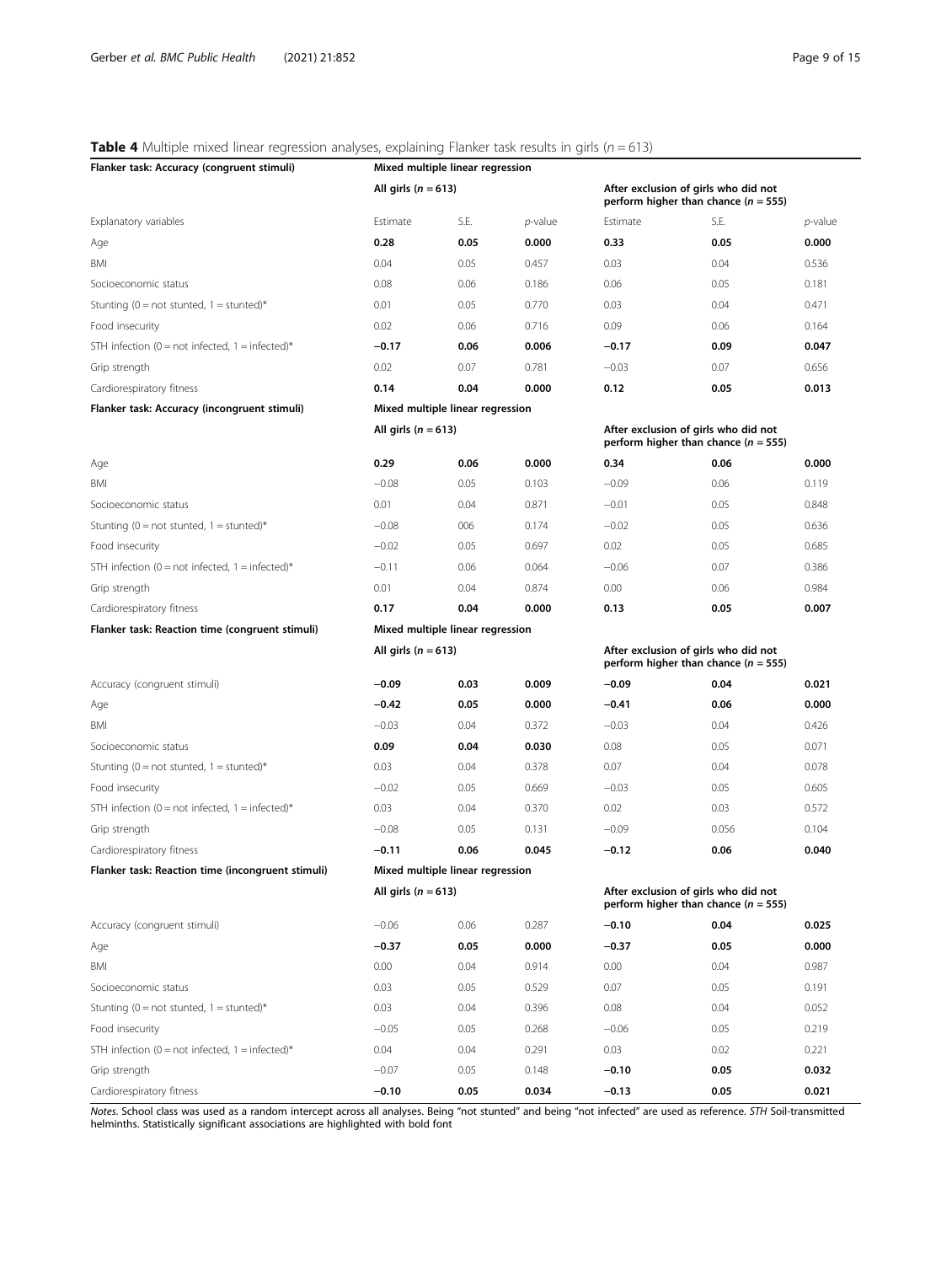stunted explained most variance in academic achievement in girls. Higher age was associated with better performance in the Flanker task. Additionally, in boys, higher grip strength was associated with better information processing and inhibitory control of attention, whereas in girls, higher CRF levels were associated with better information processing and inhibitory control of attention.

In the present sample, 7.1% of the learners were infected with STH. This prevalence was relatively low compared to other studies with South African schoolchildren [\[23\]](#page-12-0). However, previous research showed that substantial differences can exist in the prevalence of STH infections even between schools located in the same geographic area [[39](#page-12-0)], and that deworming programs are generally successful in keeping the infection rate low [[40\]](#page-13-0). In our study, 9.5% of the 4 to 6-year old children were classified as stunted. This is similar to the percentage of stunted children reported in the 2013 first National Health and Nutrition Examination Survey [\[41](#page-13-0)]. Lower prevalence rates were reported by Kruger et al. [[42\]](#page-13-0) in grade-1 learners, with rates being similar among boys (4.1%) and girls (4.5%), but higher among students from quintile 1–3 schools (3.9–10.7%) compared to peers from quintile 4–5 schools (0.6–2.0%). The reported level of food insecurity was low to moderate in the present sample with a mean of 1.3 on a scale from 0 (food secure) to 3 (food insecure), which is in line with a previous study carried out in the same area, in which food insecurity was assessed via student reports [[23\]](#page-12-0).

## Associations with academic achievement

As mentioned above, the present data revealed significant sex differences with regard to academic achievement and inhibitory control. While girls had higher grades across all school subjects, boys achieved a faster reaction time with consistent accuracy in the Flanker task. Based on the standards of Cohen [\[43](#page-13-0)] who defined differences with 1–5.8% of explained variance as small, the sex differences found in the present study were of relatively small magnitude (2.8–3.7% of explained variance for school grades, 1.8–1.9% for reaction time). Thus, while on average girls may be achieving higher grades, the difference on the report card is likely to be not that pronounced. Nevertheless, better school performance in this age range among girls compared to boys has been frequently found in other studies [\[44](#page-13-0), [45](#page-13-0)]. Potential underlying factors favouring girls are differences in motivation, effort, approaches towards schoolwork and learning styles, parental expectations and encouragement, stereotype threat, activity level, and temperament [[46\]](#page-13-0). However, researchers have also emphasized the subjective side of school grades, as they depend on teachers' perceptions and evaluations, which may lead to sex-biased treatment and/or self-fulfilling

prophecies [[47,](#page-13-0) [48\]](#page-13-0). While the majority of these explanations are based on samples from Europe and North-America, other factors might account for the observed sex differences in the present South African sample. For example, stunted children are more likely to miss school due to their increased infectious diseases risk [\[49](#page-13-0)], and to show lower academic achievements [\[50\]](#page-13-0). Our data further showed that in boys, children with higher SES presented with better school performances than their peers, which is in line with prior research [[51](#page-13-0)]. This is plausible as higher SES might be associated with exposure to a better and more challenging learning environment at home, higher interest of parents in the education of their offspring, and more favourable educational styles [[52\]](#page-13-0). By contrast, the association between academic achievement and SES was less strong among girls, maybe because in young children, girls are more intrinsically motivated at school than boys due to their perception of what are appropriate and important activities for their gender [[53\]](#page-13-0).

Contrary to previous studies [\[23](#page-12-0), [54](#page-13-0), [55\]](#page-13-0), we did not find evidence in the multivariate analyses that STH infections are associated with academic achievement (although a tendency was observed among girls). Researchers have suggested that reduced well-being, higher fatigue, increased levels of pro-inflammatory cytokines or abdominal discomfort may explain how STH infections impact on academic achievement and cognitive function. The general low prevalence of STH infections in the present sample might have been a reason why such a relationship was not found in our study.

With regard to physical fitness, our study indicates that children with higher CRF seemed to perform better at school, which is in line with previous studies carried out in higher- and lower-income countries [[56\]](#page-13-0). However, our study results also suggest that the association seems to be more pronounced in girls than in boys. This finding contrasts with previous research where physical fitness parameters were similarly associated with academic performance in boys and girls [[20,](#page-12-0) [57](#page-13-0)]. However, the state of research is not entirely consistent, with some studies showing stronger associations in boys [[58\]](#page-13-0), whereas others found stronger relationships in girls [[59\]](#page-13-0). Although speculative, it is possible that indirect pathways (e.g. mediated via self-esteem, self-discipline) may be responsible for the fact that cardiorespiratory was more strongly associated with academic performance among girls [\[60](#page-13-0)]. However, such indirect pathways need be tested more thoroughly in future studies. It is also possible that other (non-assessed) factors that are particularly relevant for children living in marginalized neighbourhoods are responsible for the observed results pattern. Interestingly, in the present study, no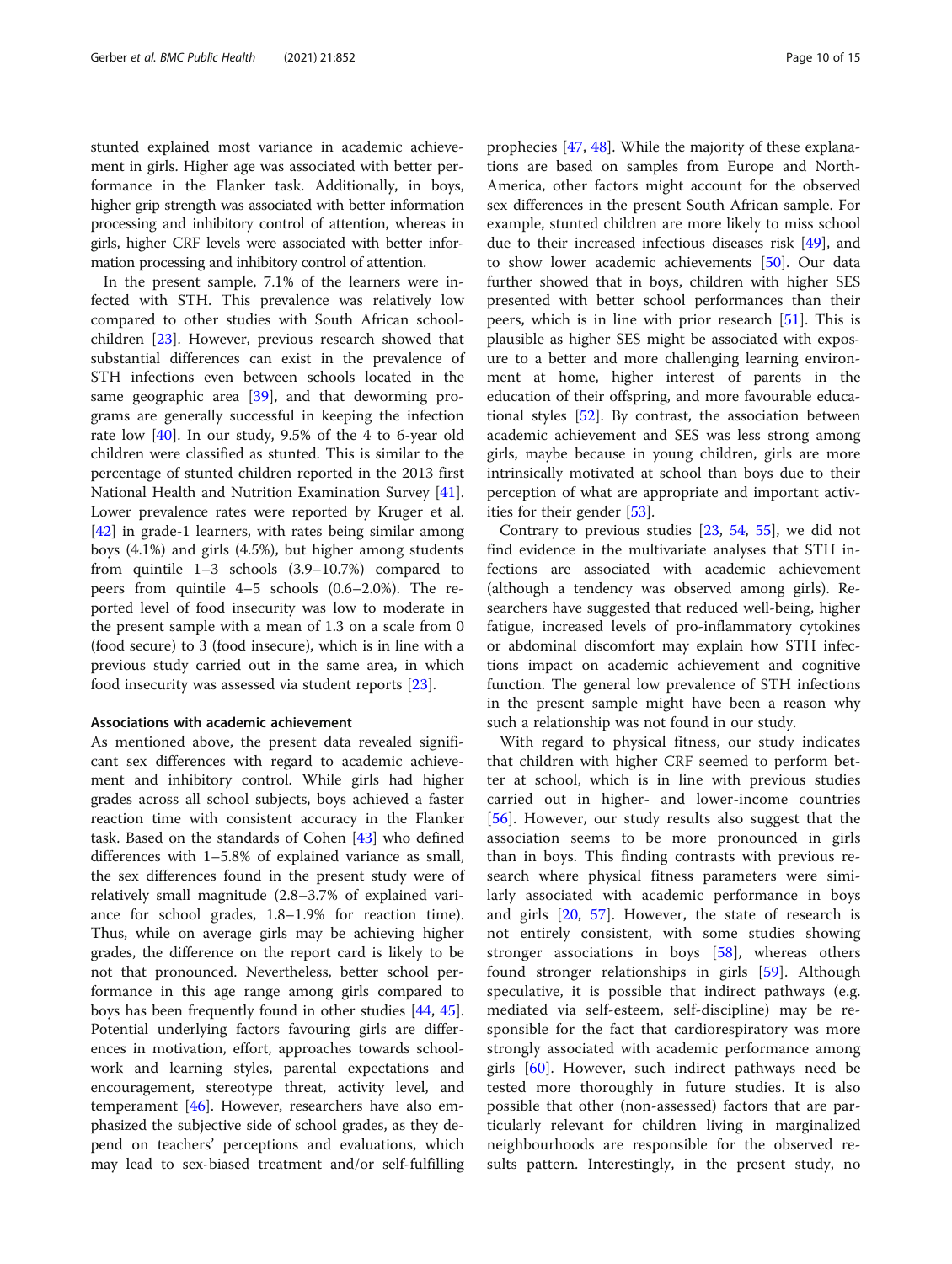significant association was found between children's grip strength and academic achievement although previous studies have reported significant associations between children's muscular strength and their academic performances [[56](#page-13-0)].

## Associations with inhibitory control

The fact that academic achievement is influenced by a multitude of health-related and environmental factors and not solely based on cognitive performance is reflected in the present Flanker task results, with boys performing better than girls. This was not due to a speed-accuracy trade-off, since boys had faster reaction times on both congruent and incongruent trials although accuracy did not differ between sexes. Overall, children's sex explained less variance in inhibitory control than in academic achievement. It has been reported previously that sex differences are smaller if comparisons are based on more objective and standardized achievement tests [[44\]](#page-13-0). Our findings are also in line with studies showing that boys score better in some (but not all) inhibitory control tasks [\[61\]](#page-13-0). Boys seem to excel in tasks which involve inhibitory control of attention (such as the Flanker task), whereas they perform similarly on tasks tapping behavioural inhibition [\[62](#page-13-0)]. Nevertheless, we found significant correlations between higher school grades and better cognitive performance in the computerized Flanker task independent of children's sex. This accords well with the international literature showing that higher inhibitory control, which may reflect a more favourable executive function profile [[63\]](#page-13-0), translates into children's future academic success.

As expected, higher age was associated with better performance in all Flanker task outcomes, independent of children's sex. This common pattern reflects the functional plasticity of the developing brain [\[64\]](#page-13-0) and highlights the substantial cognitive development that takes place during this sensitive period of life [\[65](#page-13-0)].

A further observation was the association of higher muscle strength with better cognitive performance in boys, whereas higher CRF was linked to better cognitive performance in girls. We are not aware of any comparable findings from the existing literature; however, previous studies have shown that children with better CRF and higher muscular strength perform better on tasks tapping inhibitory control and other aspects of executive function [\[66](#page-13-0), [67\]](#page-13-0). However, few studies have found a relationship between CRF and reaction times [\[66](#page-13-0), [68](#page-13-0)], whereas associations for response accuracy were more frequently observed [\[69](#page-13-0)–[71\]](#page-13-0). Multiple physiological and psychological mechanisms have been described to explain how physical fitness contributes to better performance on cognitive tasks demanding information processing and/or inhibitory control. Building on the strength model of self-control, physical exercise targeting improvements in physical fitness demands and trains self-control resources, which in turn can be transferred into the cognitive domain by facilitating self-regulation [[72\]](#page-13-0). In this model, effort is a common resource of both executive function and self-regulation that alters or maintains behaviour under specific situations. Consequently, higher self-regulation abilities with higher physical fitness may translate from one domain to the other. In addition to psychological pathways, alterations of specific cognitive processes have been suggested to account for the association of physical fitness with information processing and/or inhibitory control. A review of neurophysiological evidence from studies employing electroencephalographic measurements has found that high CRF is linked with more effective allocation of attentional resources towards the cognitive task [\[73](#page-13-0)]. Moreover, improved monitoring of the stimulus conflict has been found to mediate the association between this aspect of fitness and inhibitory control of attention [[74\]](#page-13-0). In addition, limited evidence also suggests structural brain changes in regions associated with executive function in response to regular physical activity [[75\]](#page-13-0), so that the association between high physical fitness (as a result of regular engagement in physical activities) and high cognitive performance might partly be explained by such changes. Nevertheless, as highlighted by Howard et al. [[76\]](#page-13-0), researchers should also consider possible negative effects of physical activity on executive functions particularly among children who have little excess energy.

The significant relationship between grip strength and boys' performances in the Flanker task is interesting. There is growing evidence in general population studies that handgrip strength is a predictor of all-cause and cardiovascular mortality [\[77](#page-13-0)] and mental health [\[78](#page-13-0)]. Studies also have shown that grip strength is closely as-sociated with cognitive function in older people [\[79,](#page-13-0) [80](#page-14-0)] or patients with psychiatric disorders [\[81](#page-14-0)]. By contrast, research on grip strength as a health resource among children is in an early stage, and so far little evidence exists that grip strength is suitable as a predictor of children's health [\[82](#page-14-0)]. To the best of our knowledge, only one study has shown that grip strength is positively associated with children's selective attention [\[83\]](#page-14-0), and no studies exist on the relationship between grip strength and performance in the Flanker task.

## Strengths and limitations

The present study contains strengths and limitations. Particular strengths were that we took into account the nested nature of the data because academic achievement can strongly vary as a function of school and class. Moreover, the findings are based on a relatively large sample, in which boys/girls and children from grades 1–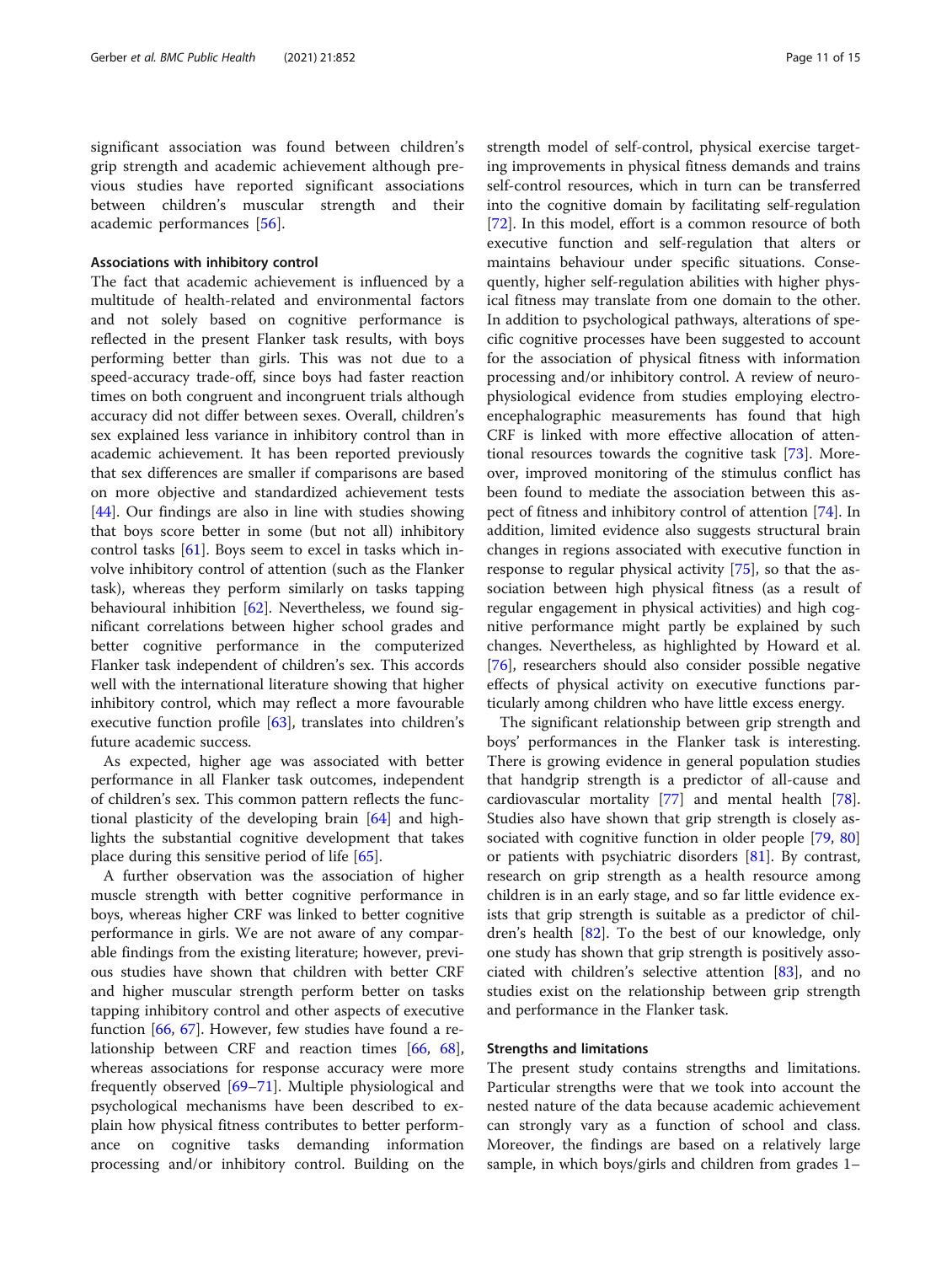4 are similarly represented. Furthermore, statistical software was used that is able to handle missing data in a meaningful way and a robust estimator was applied to deal with non-normally distributed data. Because sex differences existed on multiple variables, we performed separate analyses for boys and girls, and the multivariate analyses enabled us to simultaneously control for multiple explanatory factors. Importantly, independent variables were only weakly to moderately correlated with each other, and all variance inflation factors were low (VIF  $\leq$  1.62). Accordingly, multicollinearity was not an issue in the present study. Limitations are that the findings are based on cross-sectional data which precludes conclusions about cause and effect. Moreover, school performances depend on a multitude of factors, which were not all assessed in the present study (e.g., parental education/literacy, parental support, etc.). It should also be noted that school grades are not a fully objective measure; rather, they are dependent on perceptions and expectations of the teachers or performances of classmates [[84](#page-14-0), [85](#page-14-0)]. While standardised measures of academic achievement are not available for this age group, in the present study, we were at least able to include an objective indicator of cognitive function that is independent from the above influences. Fourth, implementing the Flanker task with young children in marginalized settings poses some special challenges. Our impression was that some of the children (particularly the younger ones) have seen a laptop for the very first time; thus, we had to provide extensive instructions to ensure that all children have well understood the task. Moreover, all children had to perform two practice trials before the assessment started. Despite these measures, not all children reached sufficient accuracy levels. Last, we also acknowledge that generalizability of our findings is limited by the fact that all children were recruited from schools located in marginalized neighbourhoods in one peri-urban setting. We also need to be cautious with generalizing the findings to younger or older schoolaged children, as the effects of CRF and grip strength might be distinct.

## Conclusions

The present study suggests that CRF and grip strength are two modifiable factors that have the potential to be improved via school-based health interventions. Further evidence is needed whether similar associations exist among children from other African countries, and whether academic/cognitive performances can be improved via structured physical activity interventions.

#### Abbreviations

ANOVA: Analysis of variance; CRF: Cardiorespiratory fitness; FIML: Full information maximum likelihood; IQ: Intelligence quotient; LMICs: Low- and middle-income countries; MCAR: Missing completely at random; MLR: Robust maximum likelihood estimator; SES: Socioeconomic status; STH: Soiltransmitted helminths; USAID: United States Agency for International Development; VO<sub>2</sub>max: Peak maximal oxyen uptake; WHO: World Health **Organization** 

## Acknowledgments

We are grateful to Mrs. Leyli Zondie, Head of the Department of Medical Laboratory Sciences at the Nelson Mandela University, and her team for providing diagnostic support in the laboratory. We thank Larissa Adams, Nandi Joubert and Danielle Smith for their contribution to data collection. We also thank Jan Degen and all involved Master's students from the University of Basel, Switzerland (Lisa von Polanen, Nora Degonda, Ilir Freitag, Selma Catakovic) and the University of Vienna, Austria (Christina Polak, Dominique Greger) for their support in the data collection and processing.

### Authors' contributions

MG, RdR, KZL, UP, PS, JU and CW have contributed to the conception and design of the study. MG, CL, JB, SG, SL, IM, MN, SN have contributed to the acquisition and/or cleaning of the data. MG, SL, and HS have contributed to the analysis of the data. MG, CL, JB, RdR, SG, HS, KZL, SL, IM, MN, SN, UP, PS, JU, and CW have contributed to the interpretation of the data. MG has drafted the work, CL and SL have substantially revised it. All authors have approved the submitted version of the manuscript and agree to be personally accountable for their own contribution and to ensure that questions related to the accuracy and integrity of any part of the study, even ones in which the authors were not personally involved, are appropriately investigated, resolved, and the resolution documented in the literature. The authors read and approved the final manuscript.

### Funding

The study is funded by Fondation Botnar (Basel, Switzerland; grant number: 6071).

#### Availability of data and materials

The datasets used and analysed during the current study are available from the corresponding author on reasonable request.

## Declarations

#### Ethics approval and consent to participate

Ethical approval was obtained from the 'Ethikkommission Nordwest- und Zentralschweiz' in Switzerland (EKNZ; reference number: Req-2018-00608). The intervention study has been registered in the ISRCTN registry ([https://](https://www.isrctn.com/ISRCTN29534081) [www.isrctn.com/ISRCTN29534081](https://www.isrctn.com/ISRCTN29534081)). Approval has also been obtained in South Africa from the research ethics committee (REC-H) of the Nelson Mandela University in Port Elizabeth (reference number: H18-HEA-HMS-006) and the Eastern Cape Department of Education of the Eastern Cape Province. Children who suffered from relevant medical conditions and/or malnourishment (as diagnosed by a nurse, following national guidelines) were referred to the nearest local clinic. Written informed consent was obtained from the parents/guardians of the children before the start of the baseline data assessment. After having signed written informed consent, the parents/guardians were interviewed regarding the families' SES and dietary intake. Additionally, all children participating in the study provided oral assent before the start of the study. The study was carried out in accordance with the protocol and with principles in the current version of the Declaration of Helsinki and the guidelines of Good Clinical Practice (GCP) issued by the International Conference of Harmonisation (ICH).

#### Consent for publication

Not applicable.

#### Competing interests

The authors declare that they have no competing interests.

### Author details

<sup>1</sup>Department of Sport, Exercise and Health, University of Basel, St. Jakob-Turm, Birsstrasse 320B, 4052 Basel, Switzerland. <sup>2</sup>Nelson Mandela University, Port Elizabeth, South Africa. <sup>3</sup>University of Basel, Basel, Switzerland.<br><sup>4</sup>Swits Tropical and Public Hoalth Institute Basel, Switzerland. <sup>4</sup> Swiss Tropical and Public Health Institute, Basel, Switzerland.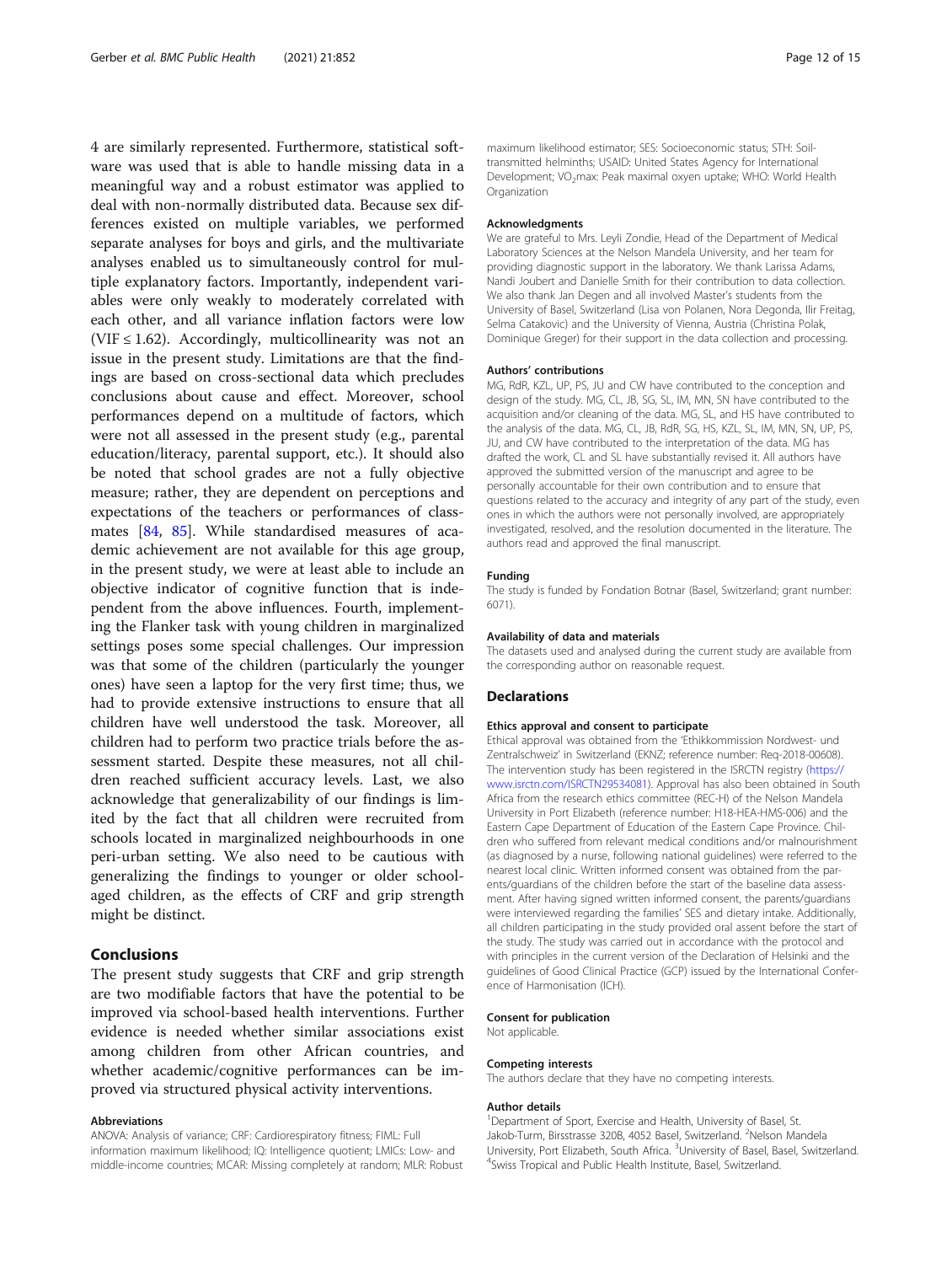## <span id="page-12-0"></span>Received: 23 November 2020 Accepted: 6 April 2021 Published online: 03 May 2021

### References

- 1. Brydges CR, Reid CL, Fox AM, Anderson M. A Unitary executive function predicts intelligence in children. Intelligence. 2012;40(5):458–69. [https://doi.](https://doi.org/10.1016/j.intell.2012.05.006) [org/10.1016/j.intell.2012.05.006.](https://doi.org/10.1016/j.intell.2012.05.006)
- 2. Welsh JA, Nix RL, Blair C, Bierman KL, Nelson KE. The development of cognitive skills and gains in academic school readiness for children from low-income families. J Edu Psychol. 2010;102(1):43–53. [https://doi.org/10.103](https://doi.org/10.1037/a0016738) [7/a0016738.](https://doi.org/10.1037/a0016738)
- 3. Best JR, Miller PH, Naglieri JA. Relations between executive function and academic achievement from ages 5 to 17 in a large, representative national sample. Learn Individ Differ. 2011;21(4):327–36. [https://doi.org/10.1016/j.](https://doi.org/10.1016/j.lindif.2011.01.007) [lindif.2011.01.007.](https://doi.org/10.1016/j.lindif.2011.01.007)
- 4. Royall DR, Lauterbach EC, Cummings JL, Reeve A, Rummans TA, Kaufer DI, et al. Executive control function: A review of its promise and challenges for clinical research. A report from the committee on research of the American Neuropsychiatric Association. J Neuropsychiatr Clin Neurosci. 2002;14(4): 377–405. <https://doi.org/10.1176/jnp.14.4.377>.
- 5. Wolf S, McCoy DC. The role of executive function and social-emotional skills in the development of literacy and numeracy during preschool: a crosslagged longitudinal study. Dev Sci. 2019;22(4):e12800. [https://doi.org/1](https://doi.org/10.1111/desc.12800) [0.1111/desc.12800.](https://doi.org/10.1111/desc.12800)
- 6. Howard SJ, Cook CJ, Everts L, Melhuish E, Scerif G, Norris S, et al. Challenging socioeconomic status: a cross-cultural comparison of early executive function. Dev Sci. 2019;29:e12854.
- 7. Cook CJ, Howard SJ, Scerif G, Twine R, Kahn K, Norris SA, et al. Associations of physical activity and gross motor skills with executive function in preschool children from low-income south African settings. Dev Sci. 2019; 12:e12820.
- 8. Diamond A. Executive functions. Ann Rev Psychol. 2013;64(1):135–68. [https://doi.org/10.1146/annurev-psych-113011-143750.](https://doi.org/10.1146/annurev-psych-113011-143750)
- 9. Miyake A, Friedman NP, Emerson MJ, Witzki AH, Howerter A, Wager TD. The unity and diversity of executive functions and their contributions to complex "frontal lobe" tasks: a latent variable analysis. Cogn Psychol. 2000; 41(1):49–100. <https://doi.org/10.1006/cogp.1999.0734>.
- 10. Banerjee PA. A systematic review of factors linked to poor academic performance of disadvantaged students in science and maths in schools. Cogent Eudc. 2016:3. [https://doi.org/10.1080/2331186X.2332016.1178441.](https://doi.org/10.1080/2331186X.2332016.1178441)
- 11. Abebe F, Geleto A, Sena L, Hailu C. Predictors of academic performance with due focus on undernutrition among students attending primary schools of Hawa Gelan district, Southwest Ethiopia: a school based cross sectional study. BMC Nutr. 2017;3:30.
- 12. Ansong D, Eisensmith SR, Okumu M, Chowa GA. The importance of selfefficacy and educational aspirations for academic achievement in resourcelimited countries: evidence from Ghana. J Adolesc. 2019;70:13–23. [https://](https://doi.org/10.1016/j.adolescence.2018.11.003) [doi.org/10.1016/j.adolescence.2018.11.003](https://doi.org/10.1016/j.adolescence.2018.11.003).
- 13. Bradley RH, Corwyn RF. Socioeconomic status and child development. Ann Rev Psychol. 2002;53(1):371–99. [https://doi.org/10.1146/annurev.psych.53.1](https://doi.org/10.1146/annurev.psych.53.100901.135233) [00901.135233](https://doi.org/10.1146/annurev.psych.53.100901.135233).
- 14. Liddell C, Rae G. Predicting early grade retention: a longitudinal investigation of primary school progress in a sample of rural South African children. Br J Educ Psychol. 2001;71(3):413–28. [https://doi.org/10.1348/](https://doi.org/10.1348/000709901158596) [000709901158596.](https://doi.org/10.1348/000709901158596)
- 15. Venter A, Bham A. The usefulness of commercially available 'culture fair' tests in the assessment of educational success in grade 1 black pupils in South Africa - an explorative study. J Child Adolesc Ment Health. 2003;15(1): 33–7. <https://doi.org/10.2989/17280580309486538>.
- 16. Voster HH. Poverty, malnutrition, underdevelopment and cardiovascular disease: a South African perspective. Cardiovasc J Afr. 2007;18:321–4.
- 17. Ludyga S, Gerber M, Pühse U, Looser V-N, Kamijo K. Long-term effects of exercise on cognition in healthy individuals are moderated by sex, exercise type and dose. Nat Hum Behav. 2020. [https://doi.org/10.1038/s41562-4102](https://doi.org/10.1038/s41562-41020-40851-41568) [0-40851-41568](https://doi.org/10.1038/s41562-41020-40851-41568).
- 18. Xue Y, Yang Y, Huang T. Effects of chronic exercise interventions on executive function among children and adolescents: a systematic review with meta-analysis. B J Sports Med. 2019;53(22):1397–404. [https://doi.org/1](https://doi.org/10.1136/bjsports-2018-099825) [0.1136/bjsports-2018-099825](https://doi.org/10.1136/bjsports-2018-099825).
- 19. Han G-S. The relationship between physical fitness and academic achievement among adolescent in South Korea. J Phys Ther Sci. 2018;30(4): 605–8. [https://doi.org/10.1589/jpts.30.605.](https://doi.org/10.1589/jpts.30.605)
- 20. Van Dusen DP, Kelder SH, Kohl HWI, Ranjit N, Perry CL. Associations of physical fitness and academic performance among schoolchildren. J School Health. 2011;81(12):733–40. <https://doi.org/10.1111/j.1746-1561.2011.00652.x>.
- 21. van der Niet AG, Hartmann E, Smith J, Visscher C. Modeling relationships between physical fitness, executive functioning, and academic achievement in primary school children. Psychol Sport Exerc. 2014;15(4):319–25. [https://](https://doi.org/10.1016/j.psychsport.2014.02.010) [doi.org/10.1016/j.psychsport.2014.02.010](https://doi.org/10.1016/j.psychsport.2014.02.010).
- 22. Nieto-Lopez M, Sanchez-Lopez M, Visier-Alfonso ME, Martinez-Vizcaino V, Jimenez-Lopez E, Alvarez-Bueno C. Relation between physical fitness and executive function variables in a preschool sample. Pediatr Res. 2020;88(4): 623–8. <https://doi.org/10.1038/s41390-020-0791-z>.
- 23. Gall S, Müller I, Walter C, Seelig H, Steenkamp L, Pühse U, et al. Associations between selective attention and soil-transmitted helminth infections, socioeconomic status and physical fitness in disadvantaged children in Port Elizabeth, South Africa: An observational study. PLoS Negl Trop Dis. 2017:8. <https://doi.org/10.1371/journal.pntd.0005573>.
- 24. Haywood X, Pienaar A. The mediating effect of physical fitness on long term influences of overweight in primary school girls' academic performance. J Sports Med Phys Fitness. 2020. [https://doi.org/10.23736/](https://doi.org/10.23736/S0022-4707.20.10192-0) [S0022-4707.20.10192-0](https://doi.org/10.23736/S0022-4707.20.10192-0).
- 25. Gerber M, Ayekoé SA, Beckmann J, Bonfoh B, Coulibaly JT, Daouda D, et al. Effects of school-based physical activity and multi-micronutrient supplementation intervention on growth, health and wellbeing of schoolchildren in three African countries: the KaziAfya cluster randomised controlled trial protocol using a 2x2 factorial design. Trials. 2020:21. [https://](https://doi.org/10.1186/s13063-13019-13883-13065) [doi.org/10.1186/s13063-13019-13883-13065](https://doi.org/10.1186/s13063-13019-13883-13065).
- 26. Ogden CL, Flegal KM, Carroll MD, Johnson CL. Prevalence and trends in overweight among US children and adolescents, 1999-2000. JAMA. 2002; 288(14):1728–32. <https://doi.org/10.1001/jama.288.14.1728>.
- 27. WHO. Growth reference 5–19 years. Geneva: World Health Organization; 2007.
- 28. Filmer D, Pritchett LH. Estimating wealth effects without expenditure data or tears: an application to educational enrollments in states of India. Demography. 2001;38(1):115–32. <https://doi.org/10.1353/dem.2001.0003>.
- 29. Salvador Castell G, Perez Rodrigo C, Ngo de la Cruz J, Aranceta Bartrina J. Household food insecurity access scale (HFIAS). Nutr Hosp. 2015;31:272–8.
- 30. Knueppel D, Demment M, Kaiser L. Validation of the household food insecurity access scale in rural Tanzania. Public Heath Nutr. 2010;13(3):360–7. [https://doi.org/10.1017/S1368980009991121.](https://doi.org/10.1017/S1368980009991121)
- 31. USAID. Policy Determination 19, Definition of food security, April 13. Washington: Agency for International Development. Available from: [https://](https://www.usaid.gov/policy/ads/200/pd19.pdf) [www.usaid.gov/policy/ads/200/pd19.pdf.](https://www.usaid.gov/policy/ads/200/pd19.pdf) p. 1992.
- 32. Katz N, Chaves A, Pellegrino J. A simple device for quantitative stool thicksmear technique in Schistosomiasis mansoni. Rev Inst Med Trop Sao Paulo. 1972;14(6):397–400.
- 33. Knopp S, Mgeni AF, Khamis IS, Steinmann P, Stothard JR, Rollinson D, et al. Diagnosis of soil-transmitted helminths in the era of preventive chemotherapy: Effect of multiple stool sampling and use of different diagnostic techniques. PLoS Negl Trop Dis. 2008:2. [https://doi.org/10.1371/](https://doi.org/10.1371/journal.pntd.0000331) [journal.pntd.0000331](https://doi.org/10.1371/journal.pntd.0000331).
- 34. Leger LA, Mercier D, Gadoury C, Lambert J. The multistage 20 metre shuttle run test for aerobic fitness. J Sports Sci. 1988;6(2):93–101. [https://doi.org/1](https://doi.org/10.1080/02640418808729800) [0.1080/02640418808729800](https://doi.org/10.1080/02640418808729800).
- 35. Espana-Romero V, Artero EG, Santaliestra-Pasias AM, Gutierrez A, Castillo MJ, Ruiz JR. Hand span influences optimal grip span in boys and girls aged 6 to 12 years. J Hand Surg Am. 2008;33(3):378–84. [https://doi.org/10.1016/j.jhsa.2](https://doi.org/10.1016/j.jhsa.2007.11.013) [007.11.013](https://doi.org/10.1016/j.jhsa.2007.11.013).
- 36. Eriksen BA, Eriksen CW. Effects of noise letters upon the identification of a target letter in a nonsearch task. Atten Percept Psychophys. 1974;16(1):143– 9. [https://doi.org/10.3758/BF03203267.](https://doi.org/10.3758/BF03203267)
- 37. Wöstmann NM, Aichert DS, Costa A, Rubia K, Möller H-J, Ettinger U. Reliability and plasticity of response inhibition and interference control. Brain Cogn. 2013;81(1):82–94. <https://doi.org/10.1016/j.bandc.2012.09.010>.
- 38. Zelazo PD, Craik FI, Booth L. Executive function across the life span. Exec Contr Hum Action. 2004;115:167–83.
- 39. Müller I, Yap P, Steinmann P, Damons BP, Schindler C, Seelig H, et al. Intestinal parasites, growth and physical fitness of schoolchildren in poor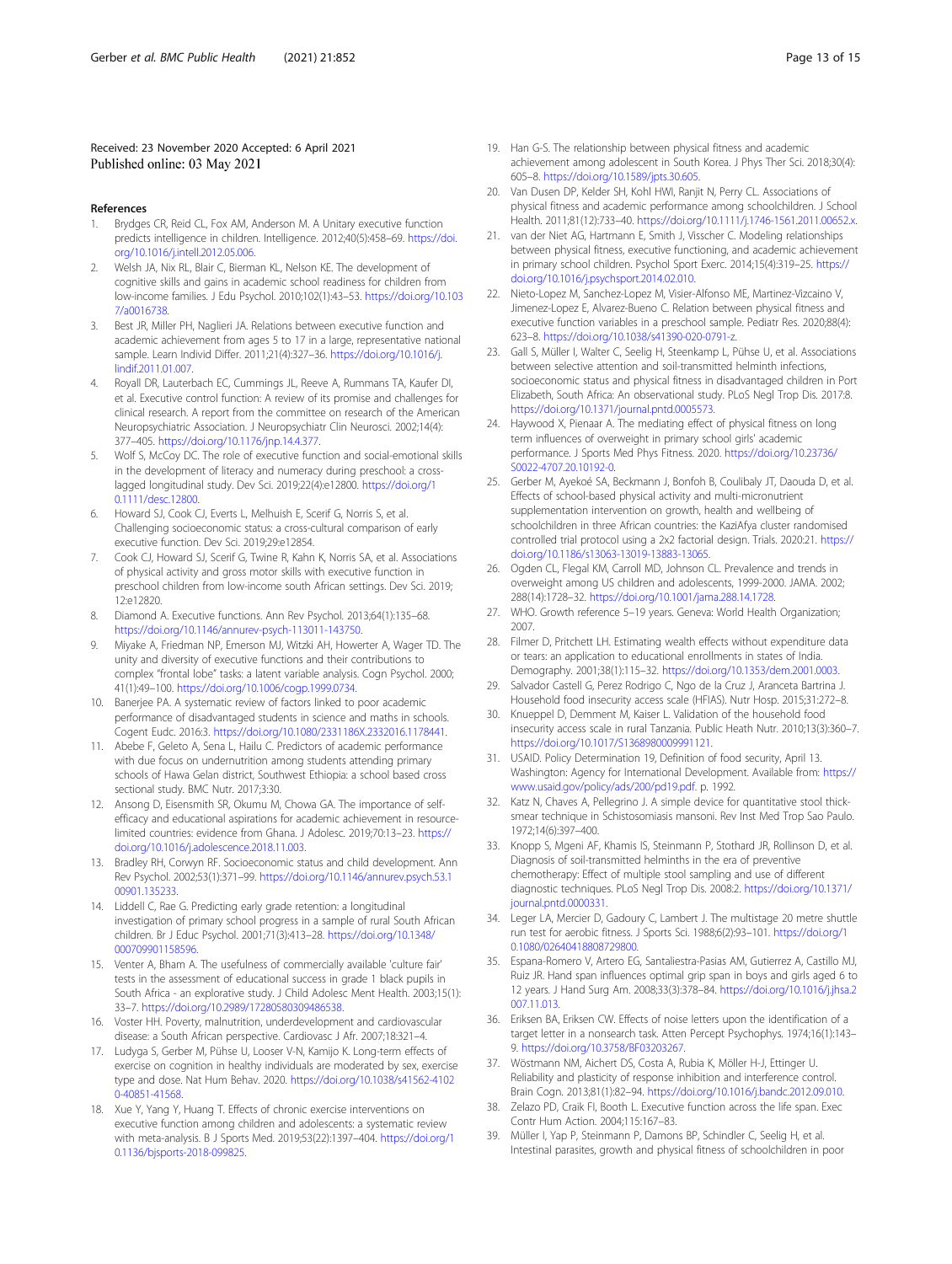<span id="page-13-0"></span>neighbourhoods in Port Elizabeth, South Africa: A cross-sectional survey. Parasites Vectors. 2016:9. <https://doi.org/10.1186/s13071-13016-11761-13075>.

- 40. Becker SL, Müller I, Mertens P, Herrmann M, Zondie L, Beyleveld L, et al. PCR-based verification of positive rapid diagnostic tests for intestinal protozoa infections with variable test band intensity. Acta Trop. 2017;174: 49–55. [https://doi.org/10.1016/j.actatropica.2017.06.012.](https://doi.org/10.1016/j.actatropica.2017.06.012)
- 41. Rihlat S-M, Micklesfield LK, Pettifor JM, Norris SA. Has the prevalence of stunting in South African children changed in 40 years? A systematic review. BMC Public Health. 2015:15. [https://doi.org/10.1186/s12889-12015-11](https://doi.org/10.1186/s12889-12015-11844-12889) [844-12889](https://doi.org/10.1186/s12889-12015-11844-12889).
- 42. Kruger G, Pienaar AE, Coetzee D, Kruger SH. Prevalence of stunting, wasting and underweight in grade 1-learners: the NW-CHILD Study. Health SA Gesondheid. 2014:19. [https://doi.org/10.4102/hsag.v4119i4101.4750.](https://doi.org/10.4102/hsag.v4119i4101.4750)
- 43. Cohen J. Statistical power analysis for the behavioral sciences. Mahwah: Erlbaum; 1988.
- 44. Spinath B, Eckert C, Steinmayr R. Gender differences in school success: what are the roles of students' intelligence, personality and motivation? Educ Res. 2014;56(2):230–43. [https://doi.org/10.1080/00131881.2014.898917.](https://doi.org/10.1080/00131881.2014.898917)
- 45. O'Dea RE, Lagisz M, Jennions MD, Nakagawa S. Gender differences in individual variation in academic grades fail to fit expected patterns for STEM. Nat Commun. 2018:3777. [https://doi.org/10.1038/s41467-41018-062](https://doi.org/10.1038/s41467-41018-06292-41460) [92-41460.](https://doi.org/10.1038/s41467-41018-06292-41460)
- 46. Voyer D, Voyer SD. Gender differences in scholastic achievement: a meta-analysis. Psychol Bull. 2014;140(4):1174–204. [https://doi.org/10.103](https://doi.org/10.1037/a0036620) [7/a0036620.](https://doi.org/10.1037/a0036620)
- 47. Jussim L, Harber KD. Teacher expectations and self-fulfilling prophecies: Knowns and unknowns, resolved and unresolved controversies. Pers Sco Psychol Rev. 2005;9(2):131–55. [https://doi.org/10.1207/s1532](https://doi.org/10.1207/s15327957pspr0902_3) [7957pspr0902\\_3](https://doi.org/10.1207/s15327957pspr0902_3).
- 48. Chalabaev A, Sarrazin P, Trouilloud DO, Jussim L. Can sex-undifferentiated teacher expectations mask an influence of sex stereotypes? Alternative forms of sex bias in teacher expectations. J Appl Soc Psychol. 2009;39(10): 2469–98. [https://doi.org/10.1111/j.1559-1816.2009.00534.x.](https://doi.org/10.1111/j.1559-1816.2009.00534.x)
- 49. Woldehanna T, Behrman JR, Araya MW. The effect of early childhood stunting on children's cognitive achievements: evidence from young lives Ethiopia. Ethiop J Health Dev. 2017;31:75–84.
- 50. Hoang V-N, Nghiem S, Vu X-B. Stunting and academic achievement among Vietnamese children: new evidence from the young lives survey. Appl Econ. 2019;51(18):2001–9. <https://doi.org/10.1080/00036846.2018.1537476>.
- 51. Coe DP, Peterson T, Blair C, Schutten MC, Peddie H. Physical fitness, academic achievement, and socioeconomic status in school-aged youth. J School Health. 2013;83(7):500–7. <https://doi.org/10.1111/josh.12058>.
- 52. Chen Q, Kong Y, Gao W, Mo L. Effects of socioeconomic status, parent–child relationship, and learning motivation on reading ability. Front Psychol. 2018: 9. <https://doi.org/10.3389/fpsyg.2018.01297>.
- 53. Wigfield A, Battle A, Keller LB, Eccles JS. Sex differences in motivation, selfconcept, career aspiration, and career choice: Implications for cognitive development. In: McGillicuddy-De Lisi A, De Lisi R, editors. Advances in applied developmental psychology: Ablex Publishing; 2002. p. 93–124.
- 54. Liu C, Luo R, Yi H, Zhang L, Li S. Soil-transmitted helminths in Southwestern China: a cross-sectional study of links to cognitive ability, nutrition, and school performance among children. PLoS Negl Trop Dis. 2015;9(6): e0003877. [https://doi.org/10.1371/journal.pntd.0003877.](https://doi.org/10.1371/journal.pntd.0003877)
- 55. Ezeamama AE, Friedman JF, Acosta LP, Bellinger DC, Langdon GC, Manalo DL, et al. Helminth infection and cognitive impairment among Filipino children. Am J Trop Med Hyg. 2005;72(5):540–8. [https://doi.org/10.4269/a](https://doi.org/10.4269/ajtmh.2005.72.540) itmh.2005.72.540.
- 56. Santana CCA, Azevedo LB, Cattuzzo MT, Hill JO, Andrade LP, Prado WL. Physical fitness and academic performance in youth: a systematic review. Scan J Med Sci Sports. 2017;27(6):579–603. [https://doi.org/10.1111/sms.12](https://doi.org/10.1111/sms.12773) [773.](https://doi.org/10.1111/sms.12773)
- 57. Srikanth S, Petrie TA, Greenleaf C, Martin SB. The relationship of physical fitness, self-beliefs, and social support to the academic performance of middle school boys and girls. J Early Adolesc. 2014;35:1–25.
- 58. Morita N, Nakajima T, Okita T, Ishihara T, Sagawa M, Yamatsu K. Relationship among fitness, obesity, screen time and academic achievement in Japanese adolescents. Phys Behav. 2016;163:161–6. [https://doi.org/10.1016/j.physbeh.2](https://doi.org/10.1016/j.physbeh.2016.04.055) [016.04.055](https://doi.org/10.1016/j.physbeh.2016.04.055).
- 59. Du Toit D, Pienaar AE, Truter L. Relationship between physical fitness and academic performance in South African children. SA J Res, Sport, PE Recreation. 2011;33:23–35.
- 60. Duckworth AL, Seligman M. Self-discipline gives girls the edge: gender in self-discipline, grades and achievement test scores. J Edu Psychol. 2006; 98(1):198–208. [https://doi.org/10.1037/0022-0663.98.1.198.](https://doi.org/10.1037/0022-0663.98.1.198)
- 61. Stoet G. Sex differences in the processing of flankers. Q J Exp Psychcol. 2010;63(4):633–8. <https://doi.org/10.1080/17470210903464253>.
- 62. Evans KL, Hampson E. Sex-dependent effects on tasks assessing reinforcement learning and interference inhibition. Front Psychol. 2015:6. <https://doi.org/10.3389/fpsyg.2015.01044>.
- 63. Best JR, Miller PH, Naglien JA. Relations between executive function and academic achievement from ages 5 to 17 in a large, representative national sample. Learn Ind Diff. 2011;21(4):327–36. [https://doi.org/10.1016/j.lindif.2](https://doi.org/10.1016/j.lindif.2011.01.007) [011.01.007](https://doi.org/10.1016/j.lindif.2011.01.007)
- 64. van den Wildenberg WP, van der Molen MW. Developmental trends in simple and selective inhibition of compatible and incompatible responses. J Exp Child Psychol. 2004;87(3):201–20. [https://doi.org/10.1016/j.jecp.2003.11.003.](https://doi.org/10.1016/j.jecp.2003.11.003)
- 65. Kolb B, Harker A, Gibb R. Principles of plasticity in the developing brain. Dev Med Child Neurol. 2017;59(12):1218–23. <https://doi.org/10.1111/dmcn.13546>.
- 66. Kao S-C, Drollette ES, Scudder MR, Raine LB, Westfall D, Pontifex MB, et al. Aerobic fitness is associated with cognitive control strategy in preadolescent children. J Mot Behav. 2017;49(2):150–62. [https://doi.org/10.1](https://doi.org/10.1080/00222895.2016.1161594) [080/00222895.2016.1161594.](https://doi.org/10.1080/00222895.2016.1161594)
- 67. Kao S-C, Westfall D, Parks AW, Pontifex MB, Hillman CH. Muscular and aerobic fitness, working memory, and academic achievement in children. Med Sci Sports Exerc. 2017;49(3):500–8. [https://doi.org/10.1249/MSS.](https://doi.org/10.1249/MSS.0000000000001132) [0000000000001132](https://doi.org/10.1249/MSS.0000000000001132)
- 68. Scudder MR, Lambourne K, Drollette ES, Herrmann SD, Washburn RA, Donnelly JE, et al. Aerobic capacity and cognitive control in elementary school-age children. Med Sci Sports Exerc. 2014;46(5):1025–35. [https://doi.](https://doi.org/10.1249/MSS.0000000000000199) [org/10.1249/MSS.0000000000000199.](https://doi.org/10.1249/MSS.0000000000000199)
- 69. Chaddock L, Hillman CH, Pontifex MB, Raine LB, Johnson CR, Kramer AF. Childhood aerobic fitness predicts cognitive performance one year later. J Sports Sci. 2012;30(5):421–30. [https://doi.org/10.1080/02640414.2011.647706.](https://doi.org/10.1080/02640414.2011.647706)
- 70. Hillman CH, Buck SM, Themanson JR, Pontifex MB, Castelli D. Aerobic fitness and cognitive development: event-related brain potential and task performance indices of executive control in preadolescent children. Dev Psychol. 2009;45(1):114–29. [https://doi.org/10.1037/a0014437.](https://doi.org/10.1037/a0014437)
- 71. Pontifex MB, Raine LB, Johnson CR, Chaddock L, Voss MV, Cohen NJ, et al. Cardiorespiratory fitness and the flexible modulation of cognitive control in preadolescent children. J Cogn Neurosci. 2011;23(6):1332–45. [https://doi.](https://doi.org/10.1162/jocn.2010.21528) [org/10.1162/jocn.2010.21528](https://doi.org/10.1162/jocn.2010.21528).
- 72. Audiffren M, André N. The strength model of self-control revisited: linking acute and chronic effects of exercise on executive functions. J Sport Health Sci. 2015;4(1):30–46. [https://doi.org/10.1016/j.jshs.2014.09.002.](https://doi.org/10.1016/j.jshs.2014.09.002)
- 73. Kao S-C, Cadenas-Sanchez C, Shigeta TT, Walk AM, Chang Y-K, Pontifex MB, et al. A systematic review of physical activity and cardiorespiratory fitness on P3b. Psychophysiology. 2020;57:e13425.
- 74. Ludyga S, Mücke M, Colledge F, Pühse U, Gerber M. A combined EEG-fNIRS study investigating mechanisms underlying the association between aerobic fitness and inhibitory control in young adults. Neuroscience. 2019; 419:23–33. [https://doi.org/10.1016/j.neuroscience.2019.08.045.](https://doi.org/10.1016/j.neuroscience.2019.08.045)
- 75. Donnelly JE, Hillman CH, Castelli D, Etnier JL, Lee S, Tomporowski P, et al. Physical activity, fitness, cognitive function, and academic achievement in children: a systematic review. Med Sci Sports Exerc. 2016;48(6):1197–222. [https://doi.org/10.1249/MSS.0000000000000901.](https://doi.org/10.1249/MSS.0000000000000901)
- 76. Howard SJ, Cook CJ, Said-Mohamed R, Norris SA, Draper CE. The (possibly negative) effects of physical activity on executive functions: implications of the changing metabolic costs of brain development. J Phys Act Health. 2016;13(9):1017–22. <https://doi.org/10.1123/jpah.2015-0687>.
- 77. Leong DP, Teo KK, Rangarajan S, Lopez-Jaramillo P, Avezum A, Orlandini A, et al. Prognostic value of grip strength: findings from the prospective urban rural epidemiology (PURE) study. Lancet. 2015;386(9990):266–73. [https://doi.](https://doi.org/10.1016/S0140-6736(14)62000-6) [org/10.1016/S0140-6736\(14\)62000-6.](https://doi.org/10.1016/S0140-6736(14)62000-6)
- 78. Lee M-R, Jung SM, Bang H, Kim HS, Kim YB. The association between muscular strength and depression in Korean adults: a cross-sectional analysis of the sixth Korea National Health and Nutrition Examination Survey (KNHANES VI) 2014. BMC Public Health. 2018:18. [https://doi.org/10.1186/s12](https://doi.org/10.1186/s12889-12018-16030-12884) [889-12018-16030-12884](https://doi.org/10.1186/s12889-12018-16030-12884).
- 79. McGrath R, Robinson-Lane SG, Cook S, Clark BC, Herrmann SD, O'Connor ML, et al. Handgrip strength is associated with poorer cognitive functioning in aging Americans. J Altzheimers Dis. 2019;70(4):1187–96. [https://doi.org/1](https://doi.org/10.3233/JAD-190042) [0.3233/JAD-190042](https://doi.org/10.3233/JAD-190042).